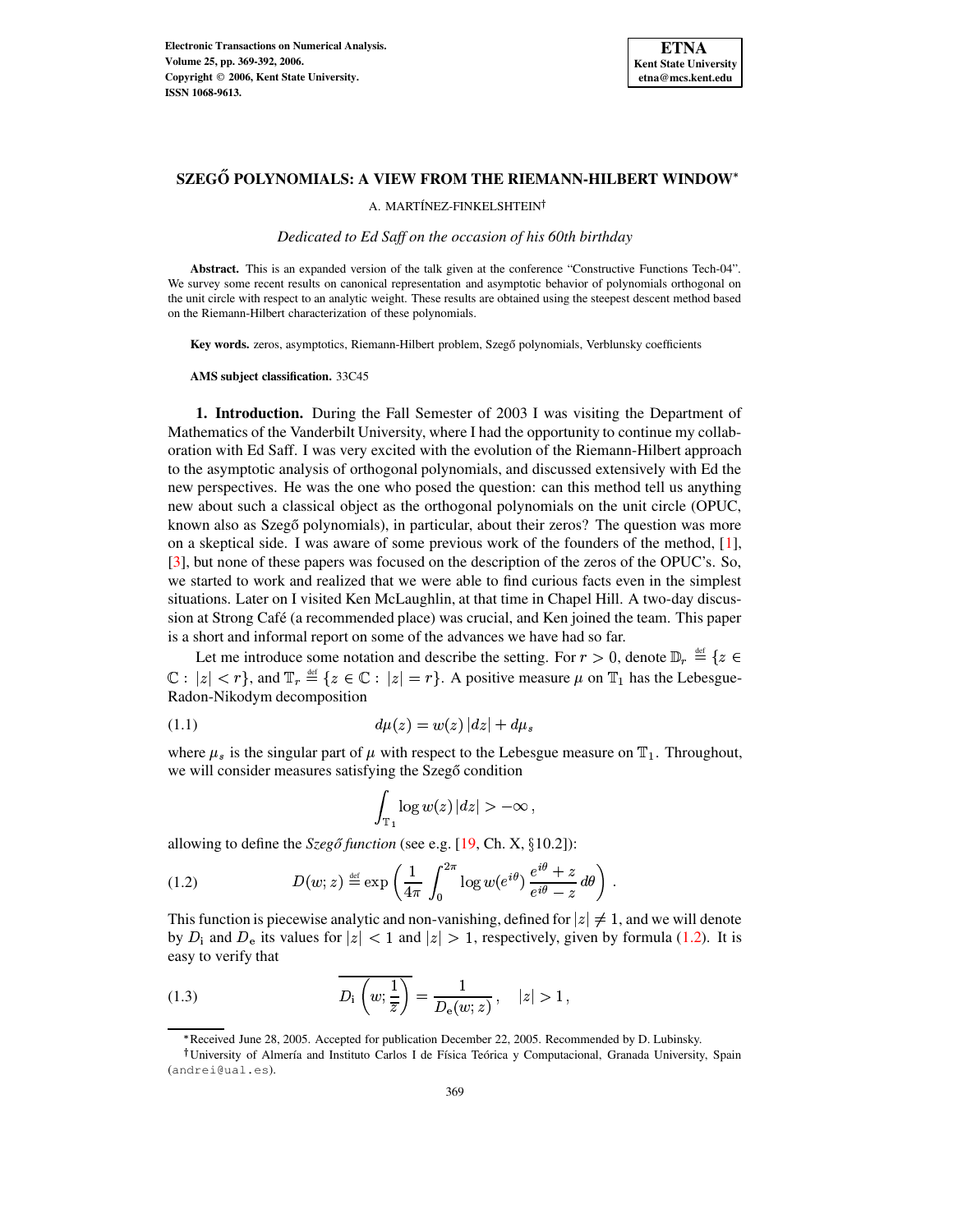<span id="page-1-0"></span>and for the boundary values we have

(1.4) 
$$
w(z) = \frac{D_i(w; z)}{D_e(w; z)} = \frac{1}{|D_e(w; z)|^2}, \quad z \in \mathbb{T}_1.
$$

The first equality in  $(1.4)$  can be regarded as a Wiener-Hopf factorization of the weight  $w$ , which is a key fact for the forthcoming analysis.

For a nontrivial positive measure  $\mu$  on  $\mathbb{T}_1$  there exists a unique sequence of polynomials  $\varphi_n(z) = \kappa_n z^n + \text{lower degree terms}, \kappa_n > 0, \text{ such that}$ 

(1.5) 
$$
\oint_{\mathbb{T}_1} \varphi_n(z) \overline{\varphi_m(z)} d\mu(z) = \delta_{mn}, \quad m, n = 0, 1, ...
$$

We denote by  $\Phi_n(z) \stackrel{\text{def}}{=} \varphi_n(z)/\kappa_n$  the corresponding monic orthogonal polynomials. They satisfy the Szegő recurrence

<span id="page-1-3"></span>
$$
\Phi_{n+1}(z) = z \Phi_n(z) - \overline{\alpha_n} \, \Phi_n^*(z) \,, \quad \Phi_0(z) \equiv 1 \,,
$$

where we use the standard notation  $\Phi_n^*(z) \stackrel{\text{def}}{=} z^n \overline{\Phi_n(1/\overline{z})}$ . The parameters  $\alpha_n = -\overline{\Phi_{n+1}(0)}$ are called *Verblunsky coefficients* (also *reflection coefficients* or *Schur parameters*) and satisfy  $\alpha_n \in \mathbb{D}_1$  for  $n = 0, 1, 2, \ldots$  Furthermore,  $\mu \leftrightarrow \{\alpha_n\}$  is a bijection; the map  $\mu \to \{\alpha_n\}$ is an *inverse problem*, and it is known to be difficult. In [\[18\]](#page-23-3) there is a thorough discussion of several techniques to tackle this problem. Recently, the Riemann-Hilbert approach, not described in  $[18]$ , proved to be very promising in this context also (see  $[1]$ ,  $[3]$ ,  $[6]$ ,  $[13]$ ). The main goal of this paper is a further discussion of how this method can shed new light on the study of the asymptotics of the Szegő polynomials. We are not going to provide detailed proofs that can be found elsewhere (the references are included), the aim is to show the method in action and to discuss some new results in two apparently simple situations.

<span id="page-1-2"></span>The structure of the paper is as follows. Section [2](#page-2-0) is devoted to the case when  $D(w; \cdot)$  is non vanishing and has an analytic extension across  $T_1$ . The main role here is played by the *scattering function*[1](#page-1-1)

$$
(1.6) \tS(w; z) \stackrel{\text{def}}{=} D_i(w; z) D_e(w; z),
$$

meromorphic in an annulus, containing  $\mathbb{T}_1$ , and which, via its iterated Cauchy transforms, allows to write some canonical series representing  $\varphi_n$ 's. In this situation convergence is always exponentially fast, and the Riemann-Hilbert analysis is particularly simple and transparent. Only some of the multiple corollaries of the canonical representation are discussed; a more thorough analysis is contained in  $[12]$ . In Section [3](#page-14-0) we look at the situation when the original analytic and nonvanishing weight has been modified by a factor having a finite number of zeros on the unit circle. Now the behavior of the zeros of  $\Phi_n$ 's is qualitatively different: most of them cluster at  $T_1$ , and only a finite number stays within the disc  $\mathbb{D}_1$ . The method of Section [2](#page-2-0) must be modified now in order to handle the zeros of the weight: a local analysis plays the major role. The exposition here is much more sketchy; in this sense, more than a detailed view this window gives us a glimpse of the possible techniques and results. At any rate, the main goal is to persuade the reader that the Riemann-Hilbert analysis is a powerful technique, that deserves to be in the toolbox of those interested in orthogonal polynomials on the unit circle.

<span id="page-1-1"></span><sup>&</sup>lt;sup>1</sup>Function  $1/\mathcal{S}$  is denoted in [\[17\]](#page-23-7) by r, and in [\[18,](#page-23-3) Section 6.2] by b. It corresponds also to the scattering matrix in [\[9\]](#page-23-8). I prefer to follow the notation of [\[12\]](#page-23-6).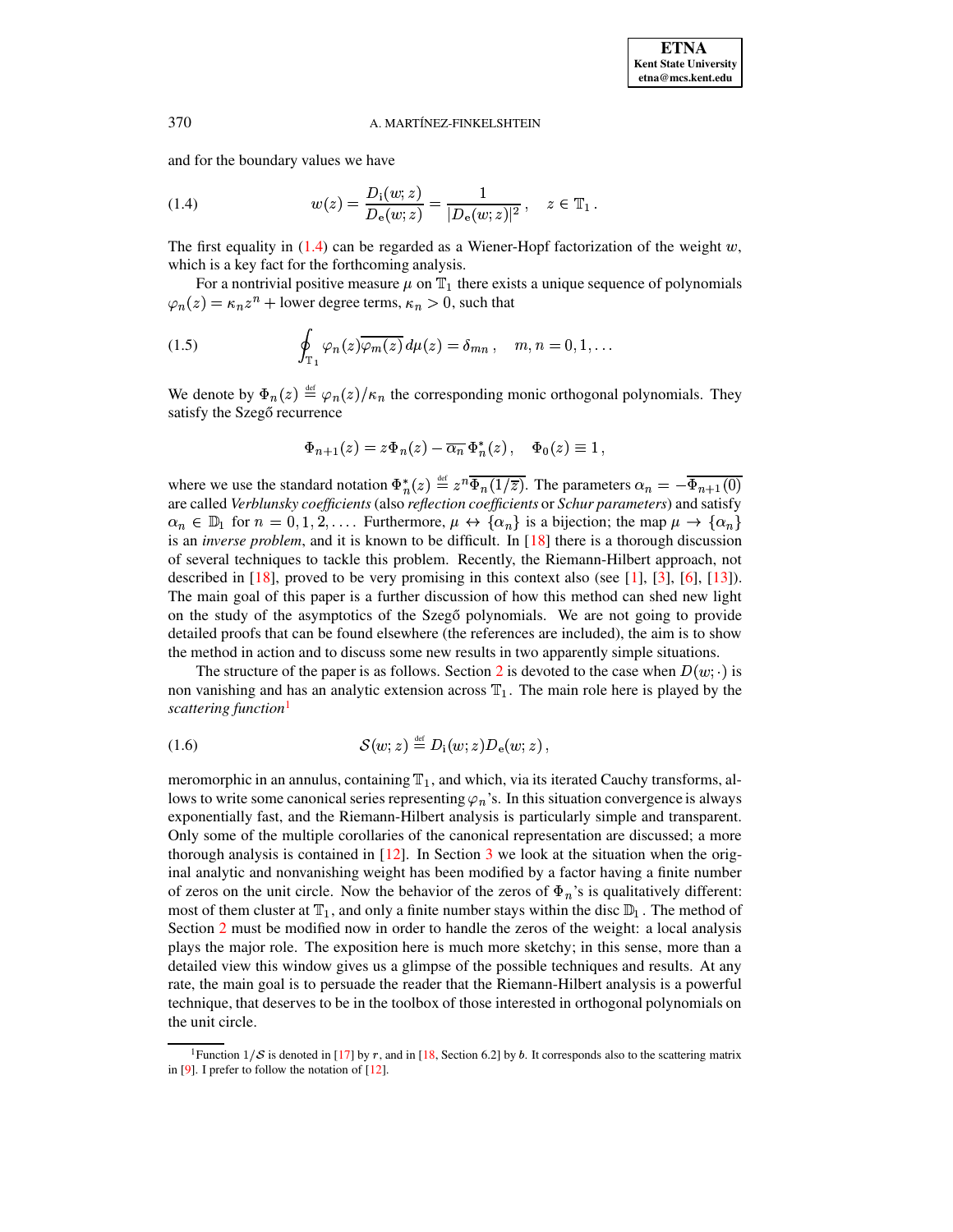<span id="page-2-0"></span>**2. Analytic and nonvanishing weight.** Any analysis of OPUC's can be started either from the orthogonality measure  $\mu$  or from the sequence of the Verblunsky coefficients  $\{\alpha_n\}$ . Let us assume that the sequence of the Verblunsky coefficients has an exponential decay:

(2.1) 
$$
\rho \stackrel{\text{def}}{=} \overline{\lim}_{n \to \infty} |\alpha_n|^{1/n} .
$$

Nevai-Totik [\[15\]](#page-23-9) proved that this situation is characterized by the following conditions on  $\mu$ : in the decomposition [\(1.1\)](#page-0-1),  $\mu_s = 0$ , measure  $\mu$  satisfies the Szegő condition, and

$$
(2.2) \qquad \rho = \inf\{0 < r < 1 : D_e(w; z) \text{ is holomorphic in } |z| > r\}.
$$

<span id="page-2-3"></span>Taking into account  $(1.3)$  we see that the first identity in  $(1.4)$  can be regarded as an analytic extension of the weight  $w$ . With this definition of  $w$  (which we use in the sequel) we can say equivalently that

(2.3) 
$$
\rho = \inf \{ 0 < r < 1 : 1/w(z) \text{ is holomorphic in } r < |z| < 1/r \},
$$

and both circles  $\mathbb{T}_{\rho}$  and  $\mathbb{T}_{1/\rho}$  contain singularities of  $1/w$ . In this situation the well-known Szegő asymptotic formula

<span id="page-2-2"></span><span id="page-2-1"></span>
$$
\lim_{n \to \infty} \varphi_n^*(z) = \frac{1}{D_i(w; z)}, \quad z \in \mathbb{D}_1 ,
$$

can be continued analytically through the unit circle  $\mathbb{T}_1$  and is valid locally uniformly in  $\mathbb{D}_{1/\rho}$ . It shows that the number of zeros of  $\{\varphi_n\}$  on compact subsets of  $\mathbb{D}_1\setminus\overline{\mathbb{D}}_\rho$  remains uniformly bounded, and these zeros are attracted by the zeros of  $D_e$  in  $\rho < |z| < 1$  (*Nevai-Totik points* in the terminology of B. Simon [\[16\]](#page-23-10)). Numerical experiments show that the vast majority of zeros gather at the "critical circle"  $\mathbb{T}_{\rho}$ . This fact was justified theoretically by Mhaskar and Saff [\[14\]](#page-23-11), who using potential theory arguments showed that for any subsequence  ${n_k} \subset \mathbb{N}$ satisfying

$$
\rho = \lim |\alpha_{n_k}|^{1/n_k},
$$

;

the zeros of  $\{\varphi_{n_k+1}\}\$  distribute asymptotically uniformly in the weak-star sense on  $\mathbb{T}_{\rho}$ .

The behavior of the zeros inside  $\mathbb{D}_{\rho}$  can be intriguing. Although approaching in mass the critical circle  $\mathbb{T}_{\rho}$  as predicted by Mhaskar and Saff, some of them still may remain inside and follow interesting patterns. Even the convergence to the circle  $\mathbb{T}_{\rho}$  is different for different measures. Can we give a full description of this behavior in terms of the weight of orthogonality? The answer is positive, and the description will involve a sequence of iterates of certain Hankel and Toeplitz operators with symbols depending on the scattering function  $\mathcal S$  introduced in  $(1.6)$ . It is a consequence of a canonical representation of the Szegő polynomials, found by means of the Riemann-Hilbert characterization.

**2.1. Steepest descent analysis and canonical representation for orthogonal polynomials.** The starting point of all the analysis is the fact that under assumption [\(2.1\)](#page-2-1) conditions [\(1.5\)](#page-1-3) can be rewritten in terms of a non-hermitian orthogonality for  $\varphi_n$  and  $\varphi_n^*$ :

$$
\oint_{\mathbb{T}_1} \varphi_n(z) z^{n-k-1} \, \frac{w(z)}{z^n} dz = 0, \quad \text{for } k = 0, 1, \dots, n-1 \,,
$$
\n
$$
\oint_{\mathbb{T}_1} \varphi_{n-1}^*(z) z^k \, \frac{w(z)}{z^n} dz = \begin{cases} 0, & k = 0, 1, \dots, n-2, \\ i/\kappa_{n-1}, & k = n-1 \,. \end{cases}
$$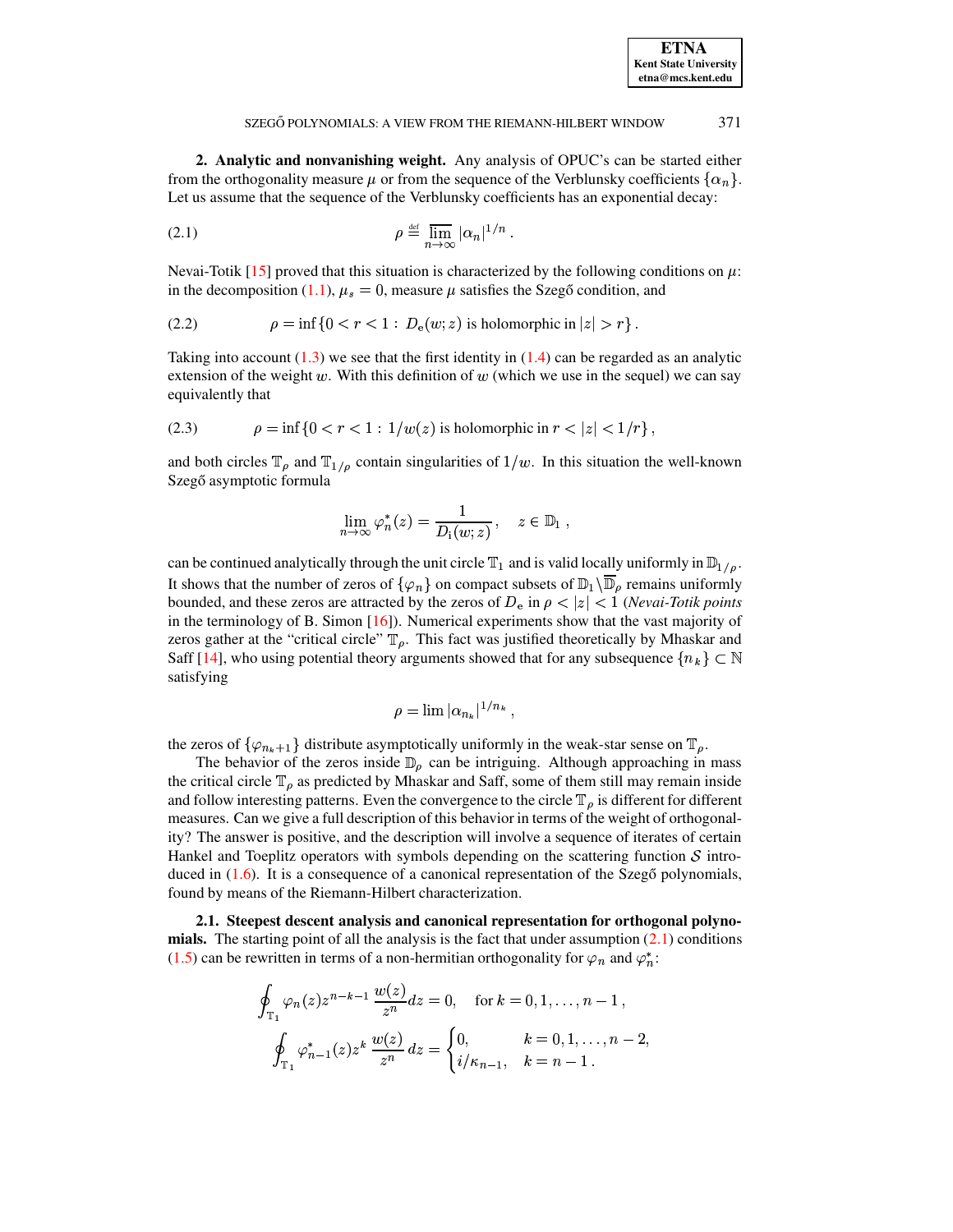Here and in what follows, all the circles  $\mathbb{T}_{\alpha}$ ,  $\alpha > 0$ , are oriented counterclockwise; with this orientation we talk about the "+" and the "-" side of  $\mathbb{T}_{\alpha}$  referring to its inner and outer boundary points, respectively. Analogously,  $f_+$  and  $f_-$  are the corresponding boundary values on  $\mathbb{T}_{\alpha}$  for any function f for which these limits exist. By standard arguments (see e.g. [1] or [7], as well as the seminal paper [8] where the Riemann-Hilbert approach to orthogonal polynomials started),

<span id="page-3-2"></span>
$$
Y(z) = \begin{pmatrix} \Phi_n(z) & \frac{1}{2\pi i} \oint_{\mathbb{T}_1} \frac{\Phi_n(t) w(t) dt}{t^n(t - z)} \\ -2\pi \kappa_{n-1} \varphi_{n-1}^*(z) & -\frac{\kappa_{n-1}}{i} \oint_{\mathbb{T}_1} \frac{\varphi_{n-1}^*(t) w(t) dt}{t^n(t - z)} \end{pmatrix}
$$

is a unique solution of the following Riemann-Hilbert problem: Y is holomorphic in  $\mathbb{C}\backslash\mathbb{T}_1$ ,

$$
(2.4) \ \ Y_{+}(t) = Y_{-}(t) \begin{pmatrix} 1 & w(t)/t^{n} \\ 0 & 1 \end{pmatrix}, \quad z \in \mathbb{T}_{1}, \quad \text{and} \quad \lim_{z \to \infty} Y(z) \begin{pmatrix} z^{-n} & 0 \\ 0 & z^{n} \end{pmatrix} = I,
$$

where *I* is the  $2 \times 2$  identity matrix.

This is the starting position for the steepest descent analysis as described in [7] (see also  $[10]$ , which consists in performing a series of *explicit* and *reversible* steps in order to arrive at an equivalent problem, which is solvable, at least in an asymptotic sense. Since these steps are almost standard, they will be described very schematically. We will use the following notation:  $\sigma_3 = \begin{pmatrix} 1 & 0 \\ 0 & -1 \end{pmatrix}$  is the Pauli matrix, and for any non-zero x and integer  $m, x^{\sigma_3} = \begin{pmatrix} x & 0 \\ 0 & 1/x \end{pmatrix}$  and  $x^{m\sigma_3} = (x^m)^{\sigma_3}$ . STEP 1: Define  $\overline{\phantom{a}}$ 

<span id="page-3-0"></span>
$$
(2.5) \quad H(z) \stackrel{\text{def}}{=} \begin{cases} z^{-n\sigma_3}, & \text{if } |z| > 1, \\ I, & \text{if } |z| < 1, \end{cases}
$$

and put  $T(z) \stackrel{\text{def}}{=} Y(z) H(z)$ . Then T is holomorphic in  $\mathbb{C}\backslash \mathbb{T}_1$ ; this transformation normalizes the behavior at infinity:  $\lim_{z\to\infty} T(z) = I$ . The price we pay is the oscillatory behavior of the new jump matrix on  $T_1$ :

$$
T_+(t) = T_-(t) \begin{pmatrix} t^n & w(t) \\ 0 & t^{-n} \end{pmatrix}, \quad t \in \mathbb{T}_1.
$$

We get rid of these oscillations in the next transformation, taking advantage of the analyticity of its entries in the annulus.

STEP 2: Choose an arbitrary r,  $\rho < r < 1$ , that we fix for what follows; it determines the regions (Figure  $2.1$ )

<span id="page-3-1"></span>
$$
\begin{aligned} \Omega_0 &= \{z: |z| < r\}, & \Omega_\infty &= \{z: |z| > 1/r\}, \\ \Omega_+ &= \{z: r < |z| < 1\}, & \Omega_- &= \{z: 1 < |z| < 1/r\}. \end{aligned}
$$

Define  $U(z) \stackrel{\text{def}}{=} T(z)K(z)$ , where

(2.6) 
$$
K(z) \stackrel{\text{def}}{=} \begin{cases} I, & \text{if } z \in \Omega_0 \cup \Omega_{\infty}, \\ \begin{pmatrix} 1 & 0 \\ z^n/w(z) & 1 \end{pmatrix}^{-1}, & \text{if } z \in \Omega_+, \\ \begin{pmatrix} 1 & 0 \\ 1/(z^n w(z)) & 1 \end{pmatrix}, & \text{if } z \in \Omega_-. \end{cases}
$$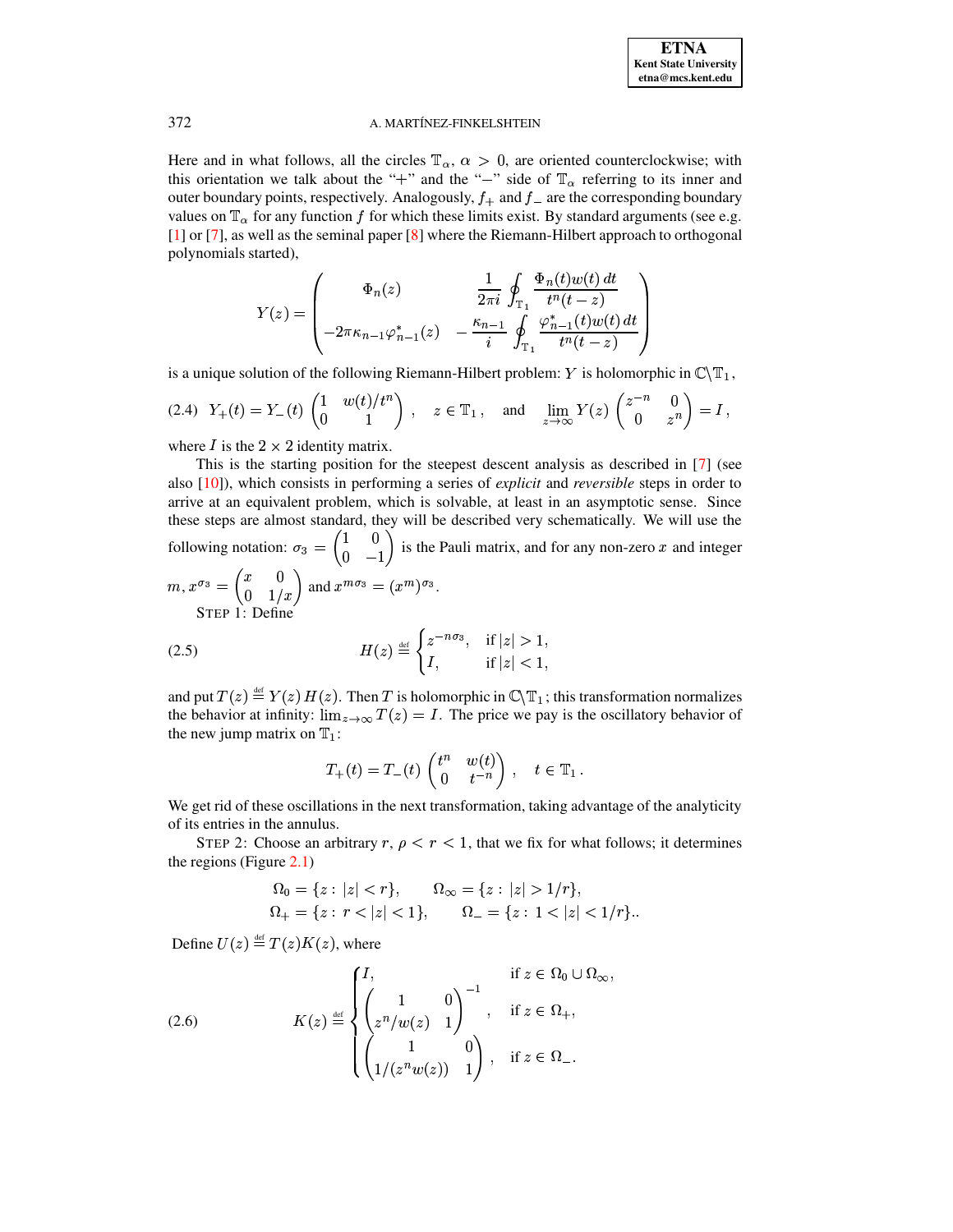



<span id="page-4-0"></span>FIG. 2.1. Opening lenses.

Then U is holomorphic in  $\mathbb{C}\setminus (\mathbb{T}_r \cup \mathbb{T}_1 \cup \mathbb{T}_{1/r})$ . We have not modified its behavior at infinity, but now

$$
U_{+}(t) = U_{-}(t) J_{U}(t), \quad t \in (\mathbb{T}_{r} \cup \mathbb{T}_{1} \cup \mathbb{T}_{1/r}),
$$

where

<span id="page-4-1"></span>
$$
J_U(t) = \begin{cases} \begin{pmatrix} 0 & w(t) \\ -1/w(t) & 0 \end{pmatrix}, & \text{if } t \in \mathbb{T}_1, \\ \begin{pmatrix} 1 & 0 \\ t^n/w(t) & 1 \end{pmatrix}, & \text{if } t \in \mathbb{T}_r, \\ \begin{pmatrix} 1 & 0 \\ 1/(t^n w(t)) & 1 \end{pmatrix}, & \text{if } t \in \mathbb{T}_{1/r}. \end{cases}
$$

The jump on  $\mathbb{T}_r$  and  $\mathbb{T}_{1/r}$  is exponentially close to the identity, which is convenient to our purposes. We have to deal now with the relevant jump on the unit circle.

<span id="page-4-2"></span>STEP 3: The Szegő functions  $D_i$  and  $D_e$  have been introduced in (1.2). Define

(2.7) 
$$
\tau \stackrel{\text{def}}{=} \frac{1}{D_i(w;0)} = D_e(w;\infty) = \exp\left(-\frac{1}{4\pi} \int_0^{2\pi} \log w(e^{i\theta}) d\theta\right) > 0.
$$

Hence, if we introduce the geometric mean

(2.8) 
$$
\mathcal{G}[w] \stackrel{\text{def}}{=} \exp\left(\frac{1}{2\pi} \int_0^{2\pi} \log\left(w\left(e^{i\theta}\right) \, d\theta\right)\right),
$$

then  $\tau = (\mathcal{G}[w])^{-1/2}$ .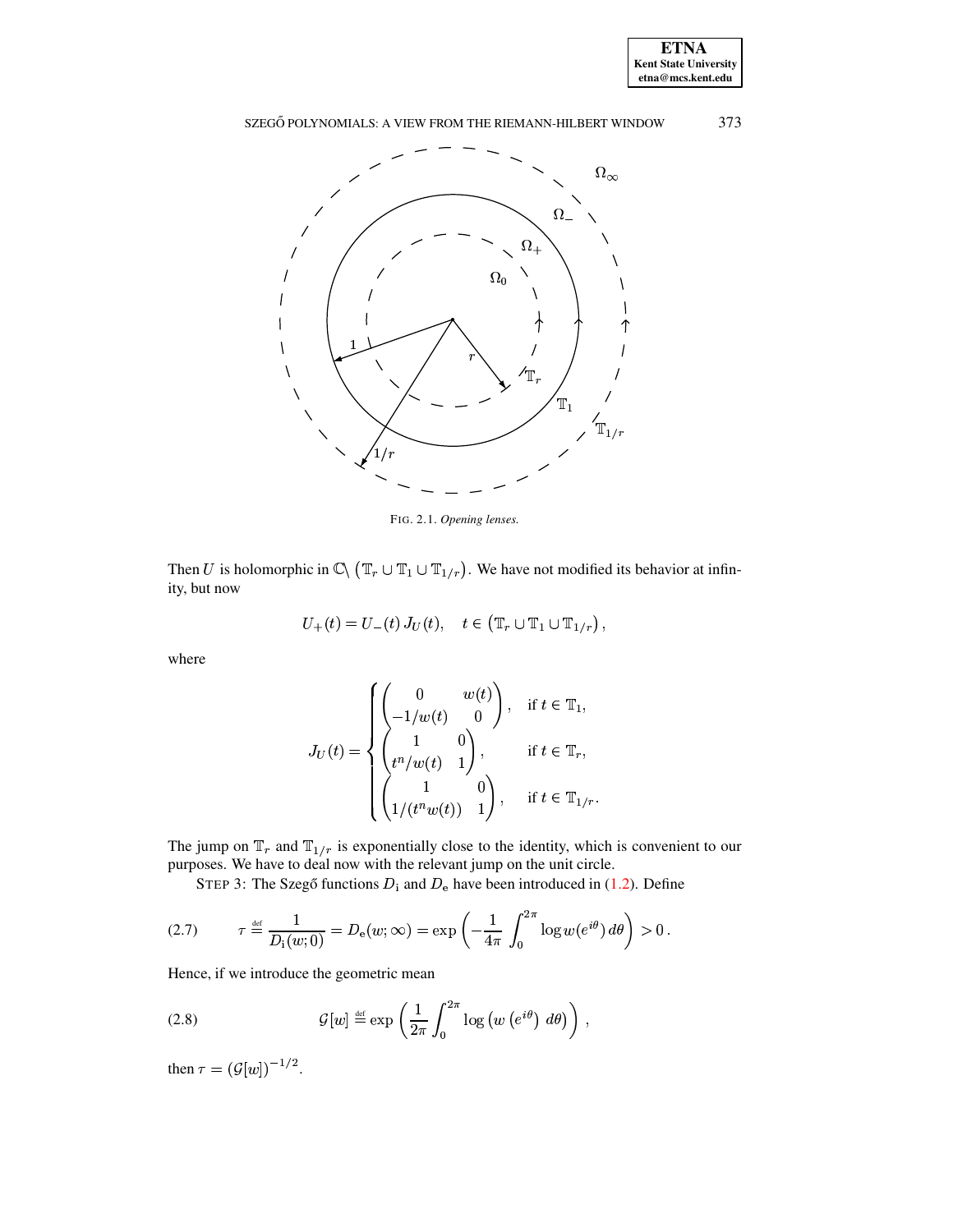It is straightforward to check that the piece-wise analytic matrix-valued function

(2.9) 
$$
N(z) = N(w; z) \stackrel{\text{def}}{=} \begin{cases} \begin{pmatrix} D_{e}(w; z) / \tau & 0 \\ 0 & \tau / D_{e}(w; z) \end{pmatrix}, & \text{if } |z| > 1, \\ 0 & D_{i}(w; z) / \tau \\ -\tau / D_{i}(w; z) & 0 \end{pmatrix}, & \text{if } |z| < 1, \end{cases}
$$

is invertible, and has the same jumps on  $\mathbb{T}_1$  as  $U(z)$ . This motivates to make a new transformation, defining  $S(z) \stackrel{\text{def}}{=} U(z)N^{-1}(z)$ . Matrix S is holomorphic in  $\mathbb{C}\setminus (\mathbb{T}_r \cup \mathbb{T}_1 \cup \mathbb{T}_{1/r}),$ 

<span id="page-5-0"></span>
$$
\lim_{z \to \infty} S(z) = I,
$$

<span id="page-5-1"></span>and

(2.10) 
$$
S_{+}(t) = S_{-}(t) J_{S}(t), \quad t \in \mathbb{T}_{r} \cup \mathbb{T}_{1} \cup \mathbb{T}_{1/r}.
$$

<span id="page-5-2"></span>where

(2.11) 
$$
J_S(t) = N_{-} J_U N_{+}^{-1} = \begin{cases} I, & \text{if } t \in \mathbb{T}_1, \\ \begin{pmatrix} 1 & -t^n \mathcal{S}(w; t) / \tau^2 \\ 0 & 1 \end{pmatrix}, & \text{if } t \in \mathbb{T}_r, \\ \begin{pmatrix} 1 & 0 \\ \tau^2 / (t^n \mathcal{S}(w; t)) & 1 \end{pmatrix}, & \text{if } t \in \mathbb{T}_{1/r} \end{cases}
$$

Our main character,  $S$ , has entered the picture!

<span id="page-5-4"></span>Summarizing, we have

$$
(2.12) \t\t Y(z) = S(z)N(z)K^{-1}(z)H^{-1}(z).
$$

Here H, K and N are explicitly defined in  $(2.5)$ ,  $(2.6)$  and  $(2.9)$ , respectively. About S we know only that it is piece-wise analytic and satisfies the jump condition  $(2.10)$ – $(2.11)$ . A feature of this situation is that we can write a formula for  $S$  in terms of a series of iterates of some Cauchy operators acting on the space of holomorphic functions in  $\mathbb{C}\backslash (\mathbb{T}_r \cup \mathbb{T}_{1/r})$  with continuous boundary values. Indeed, let us denote

$$
S = \begin{pmatrix} S_{11} & S_{12} \\ S_{21} & S_{22} \end{pmatrix} ,
$$

and look at the equations given by the jumps on  $\mathbb{T}_r$ . According to (2.11), the first column is analytic across this circle, while the second column has an additive jump equal to the first column times  $-t^nS(w;t)/\tau^2$ . So, if we define the operator

$$
\mathcal{M}_n^{\mathbf{i}}(f)(z) \stackrel{\text{\tiny def}}{=} -\frac{1}{2\pi i \,\tau^2} \oint_{\mathbb{T}_r} f_-(t) \, \frac{\mathcal{S}(w;t) \, t^n}{t-z} \, dt \, ,
$$

where  $f_{-}$  denotes the exterior boundary values of the function f on  $\mathbb{T}_r$ , then taking into account the behavior at infinity and Sokhotsky-Plemelj's theorem we get that

<span id="page-5-3"></span>
$$
(2.13) \tS_{12} = \mathcal{M}_n^i(S_{11}), \tS_{22} = 1 + \mathcal{M}_n^i(S_{21}).
$$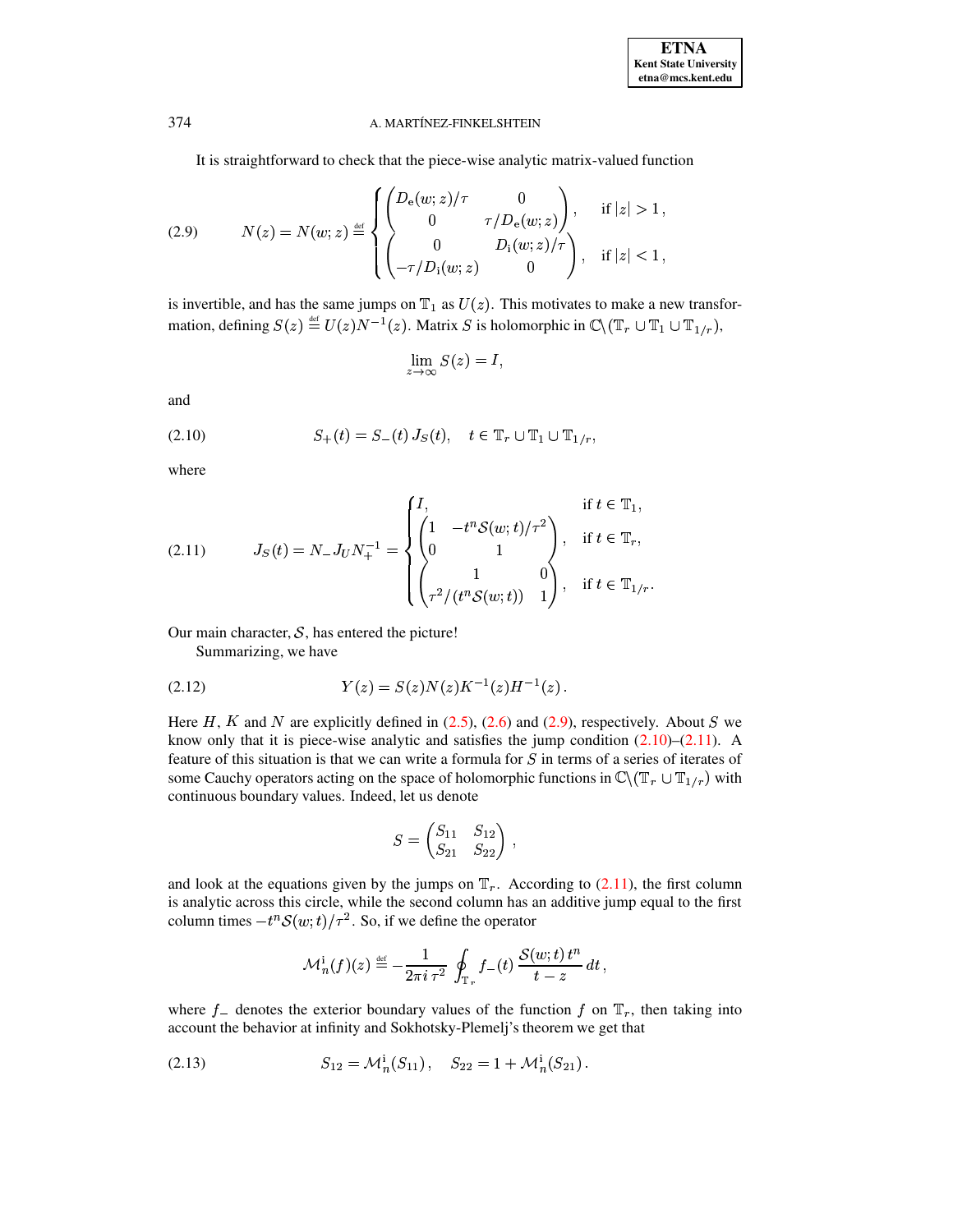Analogously, with

$$
\mathcal{M}_n^{\text{e}}(f)(z) \stackrel{\text{def}}{=} \frac{\tau^2}{2\pi i} \oint_{\mathbb{T}_{1/r}} f_-(t) \frac{1}{\mathcal{S}(w;t) t^n (t-z)} dt,
$$

where  $f_{-}$  denotes the exterior boundary values of the function f on  $\mathbb{T}_{1/r}$ , we have again

<span id="page-6-0"></span>(2.14) 
$$
S_{11} = 1 + \mathcal{M}_n^e(S_{12}), \quad S_{21} = \mathcal{M}_n^e(S_{22})
$$

By  $(2.13)$ ,  $(2.14)$ , functions  $S_{ij}$  satisfy the following integral equations:

<span id="page-6-1"></span>
$$
(I - \mathcal{M}_n^e \circ \mathcal{M}_n^i) S_{11} = 1, \qquad (I - \mathcal{M}_n^i \circ \mathcal{M}_n^e) S_{12} = \mathcal{M}_n^i(1)
$$
  

$$
(I - \mathcal{M}_n^e \circ \mathcal{M}_n^i) S_{21} = \mathcal{M}_n^e(1), \qquad (I - \mathcal{M}_n^i \circ \mathcal{M}_n^e) S_{22} = 1
$$

where  $I$  is the identity operator. Straightforward bounds show that there exists a constant  $C > 0$  depending on r only, such that

(2.15) 
$$
\left| \mathcal{M}_n^i(f)(z) \right| \leq C r^n \frac{\|f_{-}\|_{\mathbb{T}_r}}{\|z\| - r|}, \qquad z \notin \mathbb{T}_r, \n\left| \mathcal{M}_n^e(f)(z) \right| \leq C r^n \frac{\|f_{-}\|_{\mathbb{T}_{1/r}}}{\|z\| - 1/r|}, \qquad z \notin \mathbb{T}_{1/r},
$$

where  $\|\cdot\|_{\gamma}$  is the sup-norm on  $\gamma$ ; in the sequel we use C to denote some irrelevant constants, different in each appearance, whose dependence or independence on the parameters will be stated explicitly. Thus, we can invert these operators using convergent Neumann series,

$$
S_{11} = \left(\sum_{k=0}^{\infty} \left(\mathcal{M}_n^e \circ \mathcal{M}_n^i\right)^k\right) (1), \qquad S_{12} = \left(\sum_{k=0}^{\infty} \left(\mathcal{M}_n^i \circ \mathcal{M}_n^e\right)^k \circ \mathcal{M}_n^i\right) (1),
$$
  

$$
S_{21} = \left(\sum_{k=0}^{\infty} \left(\mathcal{M}_n^e \circ \mathcal{M}_n^i\right)^k \circ \mathcal{M}_n^e\right) (1), \qquad S_{22} = \left(\sum_{k=0}^{\infty} \left(\mathcal{M}_n^i \circ \mathcal{M}_n^e\right)^k\right) (1).
$$

In order to make this somewhat more explicit, let us define recursively two sequence of functions:

$$
f_n^{(0)} \stackrel{\text{def}}{=} 1, \quad f_n^{(1)} \stackrel{\text{def}}{=} \mathcal{M}_n^i(1), \text{ and } f_n^{(2k)} \stackrel{\text{def}}{=} \mathcal{M}_n^e(f_n^{(2k-1)}),
$$
  

$$
f_n^{(2k+1)} \stackrel{\text{def}}{=} \mathcal{M}_n^i(f_n^{(2k)}), \quad k \in \mathbb{N},
$$
  

$$
g_n^{(0)} \stackrel{\text{def}}{=} 1, \quad g_n^{(1)} \stackrel{\text{def}}{=} \mathcal{M}_n^e(1), \text{ and } g_n^{(2k)} \stackrel{\text{def}}{=} \mathcal{M}_n^i(g_n^{(2k-1)}),
$$
  

$$
g_n^{(2k+1)} \stackrel{\text{def}}{=} \mathcal{M}_n^e(g_n^{(2k)}), \quad k \in \mathbb{N}.
$$

Then

$$
S_{11}(n; z) = \sum_{k=0}^{\infty} f_n^{(2k)}(z), \quad S_{21}(n; z) = \sum_{k=0}^{\infty} g_n^{(2k+1)}(z), \quad \text{for } |z| \neq 1/r,
$$
  

$$
S_{12}(n; z) = \sum_{k=0}^{\infty} f_n^{(2k+1)}(z), \quad S_{22}(n; z) = \sum_{k=0}^{\infty} g_n^{(2k)}(z), \quad \text{for } |z| \neq r.
$$

All these series are uniformly and absolutely convergent in their domains. Moreover, straightforward bounds on the Cauchy transform show that there exists a constant  $C > 0$  depending on r only, such that for  $i = 1, 2$ ,

$$
|S_{i1}(z)| \leq \frac{C}{||z| - 1/r|} , \text{ for } |z| \neq 1/r \,, \quad \text{and} \quad |S_{i2}(z)| \leq \frac{C}{||z| - r|} , \text{ for } |z| \neq r \,.
$$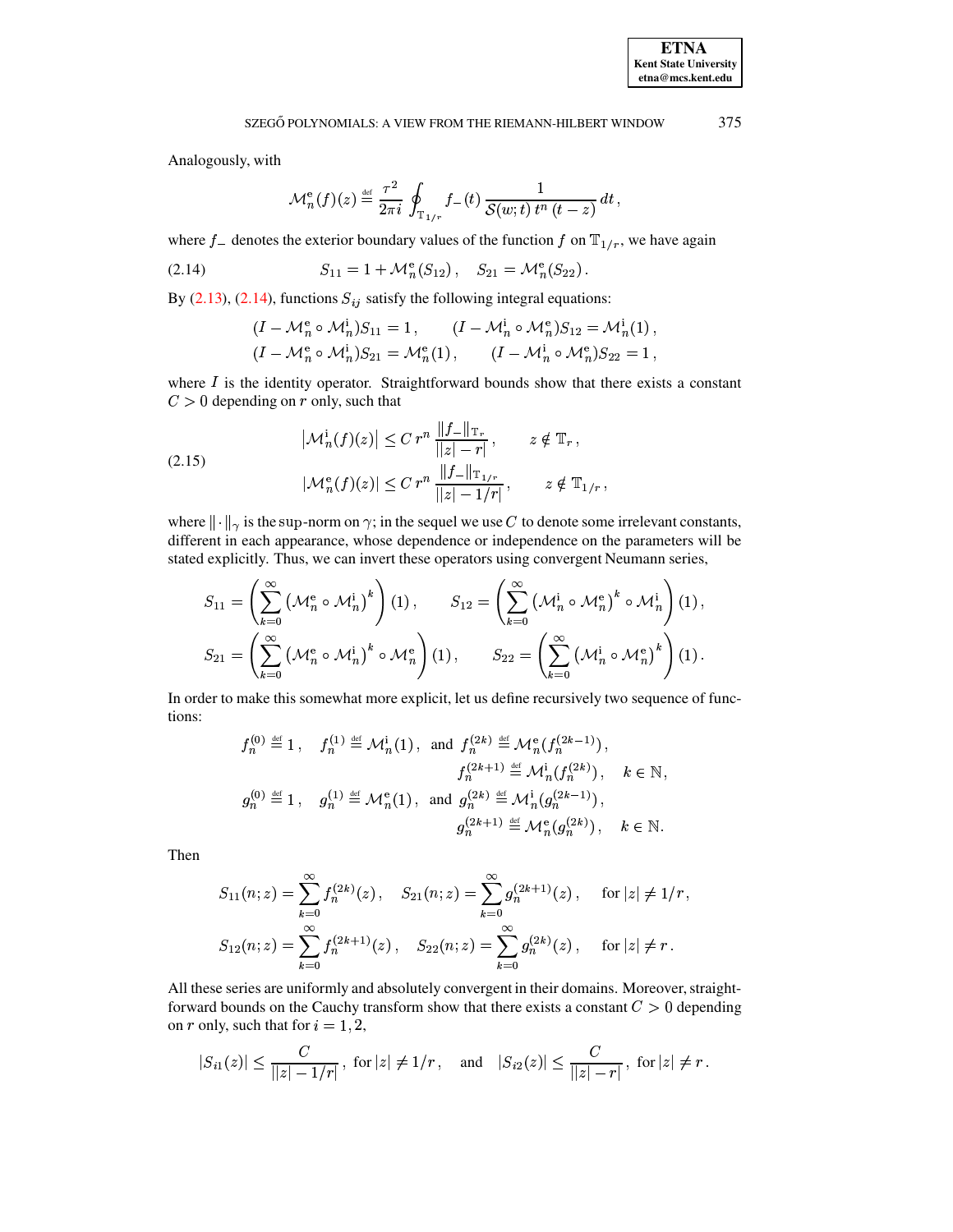We emphasize that in each of the regions above functions  $S_{ij}$  have their own meaning, and are not obtained in general by analytic continuation from one domain to another.

Once we have computed S, we may replace its expression in  $(2.12)$  in order to find Y. It should be performed independently in each region. For instance, in the domain  $\Omega_{\infty}$ ,  $N(z) = (D_e(w; z)/\tau)^{\sigma_3}$ ,  $K(z) = I$ ,  $H(z) = z^{-n\sigma_3}$ , so that

$$
Y(z) = S(z)(z^n D_e(w; z)/\tau)^{\sigma_s}
$$
  
=  $\begin{pmatrix} S_{11}(n; z) z^n D_e(w; z)/\tau & S_{12}(n; z) \tau/(z^n D_e(w; z)) \\ S_{21}(n; z) z^n D_e(w; z)/\tau & S_{22}(n; z) \tau/(z^n D_e(w; z)) \end{pmatrix}$ 

Analogous computations are easily completed in the rest of the regions.

All the information about the parameters of the orthogonal polynomials is codified in the first column of Y: its (1, 1) entry gives us  $\Phi_n$ , that evaluated at  $z = 0$  yields the Verblunsky coefficients, while the (2, 1) entry at  $z = 0$  is related to the leading coefficient of  $\varphi_{n-1}$ :  $Y_{21}(0) = -2\pi\kappa_{n-1}^2$ . Hence, we have obtained the following theorem, that has been proved in [12]:

THEOREM 2.1. Let w be a strictly positive analytic weight on the unit circle  $\mathbb{T}_1$ , the constant  $\rho$  as defined in (2.2)–(2.3), and constant r with  $\rho < r < 1$  fixed. Then with the notations introduced above, for every  $n \in \mathbb{N}$  sufficiently large the following formulas hold:

<span id="page-7-0"></span>
$$
(2.16) \quad i) \qquad \Phi_n(z) = \begin{cases} \tau^{-1} z^n D_e(w; z) \, S_{11}(n; z) \, , & \text{if } |z| > 1/r \, ; \\ \tau^{-1} z^n D_e(w; z) \, S_{11}(n; z) - \frac{\tau \, S_{12}(n; z)}{D_i(w; z)} \, , & \text{if } r < |z| < 1/r \, ; \\ -\frac{\tau \, S_{12}(n; z)}{D_i(w; z)} \, , & \text{if } |z| < r \, . \end{cases}
$$

<span id="page-7-1"></span>(2.17) *ii*) 
$$
\overline{\alpha_n} = \tau^2 S_{12}(n+1;0).
$$

<span id="page-7-3"></span>(2.18) *iii*) 
$$
\kappa_n^2 = \frac{\tau^2}{2\pi} S_{22}(n+1;0).
$$

REMARK 2.2. It is easily seen that the method we have just described is valid also if we replace the condition of positivity of w on  $\mathbb{T}_1$  by the requirement that its winding number on  $\mathbb{T}_1$  is zero. In such a case we can assure that  $\deg \Phi_n = n$  only for sufficiently large n's, but the rest of the argument remains the same.

Before we analyze some implications of these formulas let us look more carefully at the scattering function  $S$  and at the iterates of its Cauchy transforms used in the definition of  $S$ . Following notation of  $[18, Section 6.2]$ , let

$$
\log w(z) = \sum_{k \in \mathbb{Z}} \hat{L}_k z^k
$$

be the Laurent expansion (equivalently, the Fourier series) for  $\log w$ . Then straightforward computation shows that

$$
S(w; z) = \exp\left(\sum_{k=1}^{+\infty} \left(\hat{L}_k z^k - \hat{L}_{-k} z^{-k}\right)\right) = \exp\left(\sum_{k=1}^{+\infty} \left(\hat{L}_k z^k - \overline{\hat{L}_k} z^{-k}\right)\right).
$$

<span id="page-7-2"></span>Let

(2.19) 
$$
\mathcal{S}(w; z) = \sum_{k=-\infty}^{+\infty} (\mathcal{S})_k z^k \text{ and } \frac{1}{\mathcal{S}(w; z)} = \sum_{k=-\infty}^{+\infty} \left(\frac{1}{\mathcal{S}}\right)_k z^k
$$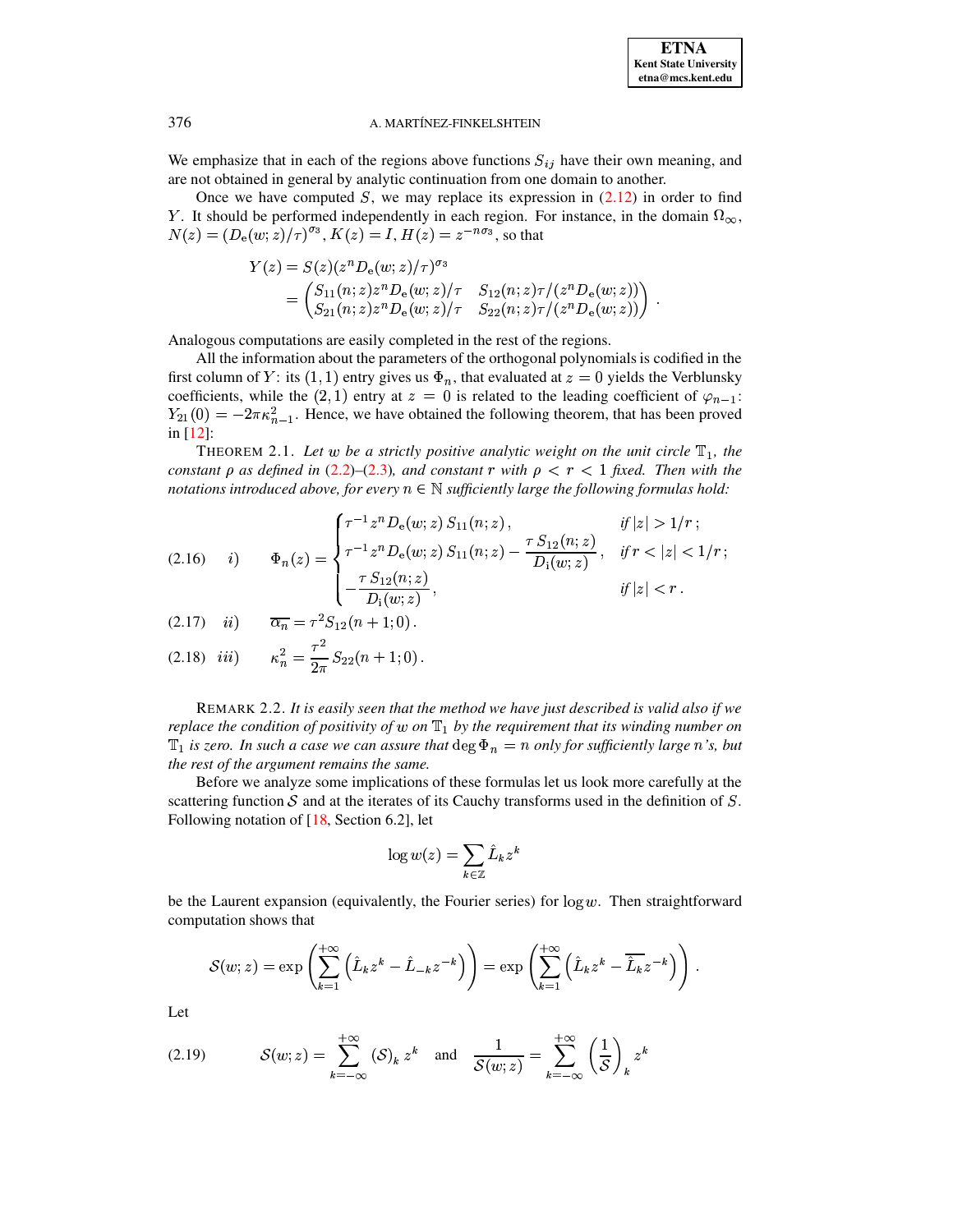# **ETNA Kent State University**  $etna@mcs. kent.edu$

#### <span id="page-8-0"></span>377 SZEGŐ POLYNOMIALS: A VIEW FROM THE RIEMANN-HILBERT WINDOW

be the Laurent expansions of S and  $1/S$  in the annulus  $\rho < |z| < 1/\rho$ , respectively. Taking into account that  $|S(w; z)| = 1$  on  $\mathbb{T}_1$ ,

$$
(2.20) \qquad \left(\frac{1}{\mathcal{S}}\right)_k = \overline{(\mathcal{S})_{-k}}, \quad \text{and} \quad \sum_{k=-\infty}^{+\infty} (\mathcal{S})_{k+m} \overline{(\mathcal{S})_k} = \begin{cases} 1, & \text{if } m = 0, \\ 0, & \text{if } m \in \mathbb{Z} \setminus \{0\} \end{cases}
$$

Denote by  $H_+^2$  the Hardy class, and  $H_-^2 \stackrel{\text{def}}{=} L^2 \ominus H_+^2$ . Let us denote by  $\mathcal{P}_+$  and  $\mathcal{P}_-$  the Riesz projections onto  $H_+^2$  and  $H_-^2$ , respectively, and  $\sigma_n(z) \stackrel{\text{def}}{=} z^n \mathcal{S}(w; z)$ . Then

$$
\mathcal{P}_{+}(\sigma_{n})(z) = \sum_{k=-n}^{+\infty} (\mathcal{S})_{k} z^{k+n}, \qquad \mathcal{P}_{-}(\sigma_{n})(z) = \sum_{k<-n} (\mathcal{S})_{k} z^{k+n}
$$

In particular,

$$
f_n^{(1)}(z) = \mathcal{M}_n^i(1) = \begin{cases} -\frac{1}{\tau^2} \mathcal{P}_+(\sigma_n)(z) = -\frac{1}{\tau^2} \sum_{k=-n}^{+\infty} (\mathcal{S})_k z^{k+n} \in H_+^2, & \text{if } |z| < r, \\ \frac{1}{\tau^2} \mathcal{P}_-(\sigma_n)(z) = \frac{1}{\tau^2} \sum_{k<-n} (\mathcal{S})_k z^{k+n} \in H_-^2, & \text{if } |z| > r. \end{cases}
$$

The series in the right hand side converge locally uniformly. Observe also that

(2.21) 
$$
f_n^{(1)}(0) = -\frac{1}{\tau^2} (\mathcal{S})_{-n} = -\frac{1}{\tau^2} \overline{\left(\frac{1}{\mathcal{S}}\right)_n}.
$$

If we introduce the following composition of Hankel and Toeplitz operators, having  $\sigma_n^{\pm 1}$ as a symbol,

$$
\mathcal{H}_n^{\pm} : H^2_- \mapsto H^2_{\pm}, \quad \text{given by} \quad \mathcal{H}_n^+(f) = -\mathcal{P}_+(\sigma_n \mathcal{P}_-(\sigma_n^{-1}f)),
$$

$$
\mathcal{H}_n^-(f) = \mathcal{P}_-(\sigma_n \mathcal{P}_-(\sigma_n^{-1}f)),
$$

then

<span id="page-8-1"></span>
$$
f_n^{(2k+1)} = \begin{cases} \mathcal{H}_n^+(f_{n,-}^{(2k-1)}) \,, & \text{if } |z| < r \,, \\ \mathcal{H}_n^-(f_{n,-}^{(2k-1)}) \,, & \text{if } |z| > r \,, \end{cases}
$$

where  $f_{n,-}^{(2k-1)}$  represents the values of  $f_{n}^{(2k-1)}$  in  $\mathbb{C}\backslash \overline{\mathbb{D}_r}$ .<br>For  $g_{n}^{(k)}$  we can obtain analogous formulas:

$$
g_n^{(2)}(z) = \mathcal{M}_n^{\rm i}(g_n^{(1)}) = \begin{cases} -\tau^{-2} \, \mathcal{P}_+(\sigma_n g_n^{(1)})(z) = -\mathcal{P}_+(\sigma_n \mathcal{P}_+(\sigma_n^{-1}))(z)\,, & \text{if}\; |z| < r\,, \\ \tau^{-2} \, \mathcal{P}_-(\sigma_n g_n^{(1)})(z) = \mathcal{P}_-(\sigma_n \mathcal{P}_+(\sigma_n^{-1}))(z)\,, & \text{if}\; |z| > r\,, \end{cases}
$$

and

$$
g_n^{(2k+2)}=\begin{cases} \mathcal{H}^+_n(g_{n,-}^{(2k)})\,, & \text{if}\; |z|r\,. \end{cases}
$$

For instance, taking into account (2.20), for  $|z| < r$ ,

$$
g_n^{(2)}(z) = -\mathcal{P}_+(\sigma_n \mathcal{P}_+(\sigma_n^{-1}))(z) = -\mathcal{P}_+\left(\left(\sum_{j=-\infty}^{+\infty} (\mathcal{S})_j z^{j+n}\right) \left(\sum_{k=n}^{+\infty} \left(\frac{1}{\mathcal{S}}\right)_k z^{k-n}\right)\right)
$$

$$
= -\sum_{k \le j, k \le -n} (\mathcal{S})_j \overline{(\mathcal{S})_k} z^{j-k} = -\sum_{m=0}^{+\infty} \left(\sum_{k \le -n} (\mathcal{S})_{k+m} \overline{(\mathcal{S})_k}\right) z^m,
$$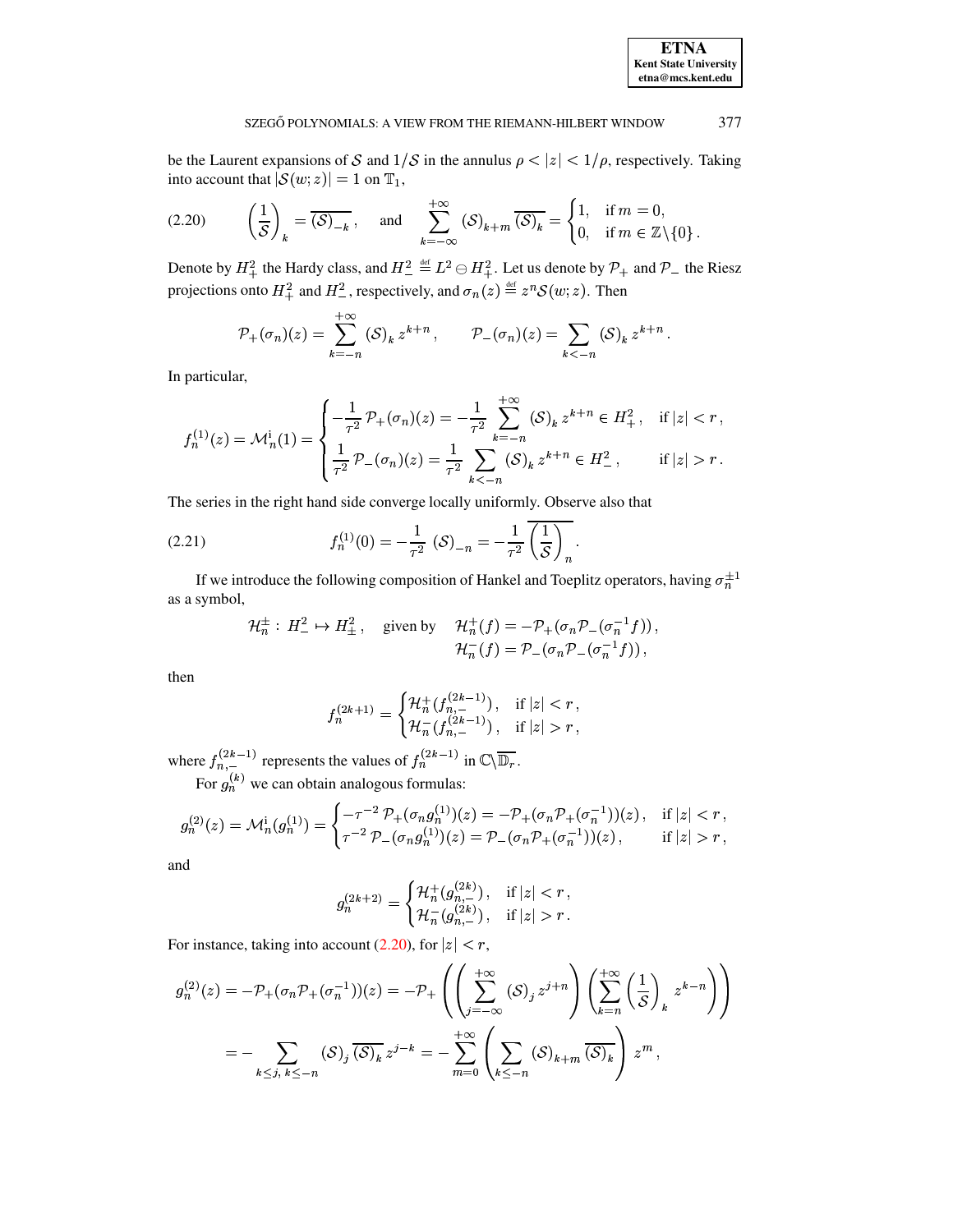<span id="page-9-3"></span>and by identities in  $(2.20)$  we can rewrite last formula as

(2.22) 
$$
1 + g_n^{(2)}(z) = \sum_{m=0}^{+\infty} \left( \sum_{k > -n} (\mathcal{S})_{k+m} \overline{(\mathcal{S})_k} \right) z^m, \quad |z| < r
$$

REMARK 2.3. There are some further relations and equivalent expressions that an interested reader can easily derive. For instance, if we introduce the operator  $\mathcal{T}_n$  on  $L^2$  with kernel

$$
T_n(i,j) \stackrel{\text{def}}{=} \sum_{s=0}^{+\infty} (\mathcal{S})_{-(s+n+1+j)} \left(\frac{1}{\mathcal{S}}\right)_{s+n+1+i} = \sum_{k<-n-j} (\mathcal{S})_k \left(\frac{1}{\mathcal{S}}\right)_{i-j-k},
$$

then

<span id="page-9-2"></span>
$$
\mathcal{M}_n^e \circ \mathcal{M}_n^i(f) = \begin{cases} \mathcal{P}_+ \mathcal{T}_n(f), & \text{if } |z| < 1/r \\ -P_- \mathcal{T}_n(f), & \text{if } |z| > 1/r \end{cases}
$$

and we can obtain expressions for  $f_n^{(2k)}$  and  $g_n^{(2k+1)}$ .

2.2. Asymptotic behavior of OPUC. Representation  $(2.16)$  is asymptotic in nature. Using (2.15), it is immediate to show that for all sufficiently large *n* and for  $N = 0, 1, 2, \ldots$ ,

$$
|S_{11}(n;z)-\sum_{k=0}^N f_n^{(2k)}(z)\Big| \leq \frac{C}{||z|-1/r|} r^{(2N+2)n}, \quad |z|\neq 1/r,
$$

where the constant C depends only on r and N, but neither on n nor on z. Analogously,

$$
(2.23) \qquad \left| S_{12}(n;z) - \sum_{k=0}^{N} f_n^{(2k+1)}(z) \right| \leq \frac{C}{||z|-r|} r^{(2N+3)n}, \quad |z| \neq r,
$$

where C has a similar meaning as above. These bounds show that  $(2.16)$  allows us to obtain approximations of  $\{\Phi_n\}$  of an arbitrarily high order. We will concentrate only on the most interesting domain including the critical circle  $\mathbb{T}_{\rho}$  and its interior (for a full analysis, check  $[12]$ ).

Let us discuss the consequences of truncating  $S_{11}$  and  $S_{12}$  in (2.16) at their first terms,

$$
S_{11}(n;z) = 1 + \mathcal{O}(r^{2n}), \quad S_{12}(n;z) = -\frac{1}{2\pi i \tau^2} \oint_{\mathbb{T}_r} \frac{\mathcal{S}(w;t) t^n}{t - z} dt + \mathcal{O}(r^{3n}),
$$

imposing some additional conditions on the analytic continuation of our weight  $w$  (or function S). We assume first that the critical circle  $\mathbb{T}_{\rho}$  contains only isolated singularities in a finite number.

<span id="page-9-1"></span>THEOREM 2.4 ([12]). Assume that there exists  $0 \le \rho' < \rho$  such that  $D_e$  can be continued to the exterior of the circle  $\mathbb{T}_{\rho'}$ , as an analytic function whose only singularities are on the circle  $\mathbb{T}_\rho$ , and these are all isolated. Denote by  $a_1, \ldots, a_u$  the singularities (whose number is finite) of  $D_e$  on  $\mathbb{T}_\rho$ ,

$$
|a_1|=\cdots=|a_u|=\rho.
$$

Then for  $\rho < r' < r$  there exist constants  $0 \le \delta = \delta(r') < 1$  and  $C = C(r') < +\infty$  such that for  $\rho' < |z| \le r'$  and  $n \in \mathbb{N}$ ,  $(2.24)$ 

<span id="page-9-0"></span>
$$
\left|\Phi_n(z)-z^n\,\frac{D_{\rm e}(w;z)}{D_{\rm e}(w;\infty)}-\frac{D_{\rm i}(w;0)}{D_{\rm i}(w;z)}\sum_{k=1}^u\underset{t=a_k}{\rm res}\left(\mathcal{S}(w;t)\,\frac{t^n}{t-z}\right)\right|\leq C\,\left(\rho^n\delta^n+r^{3n}\right)\,.
$$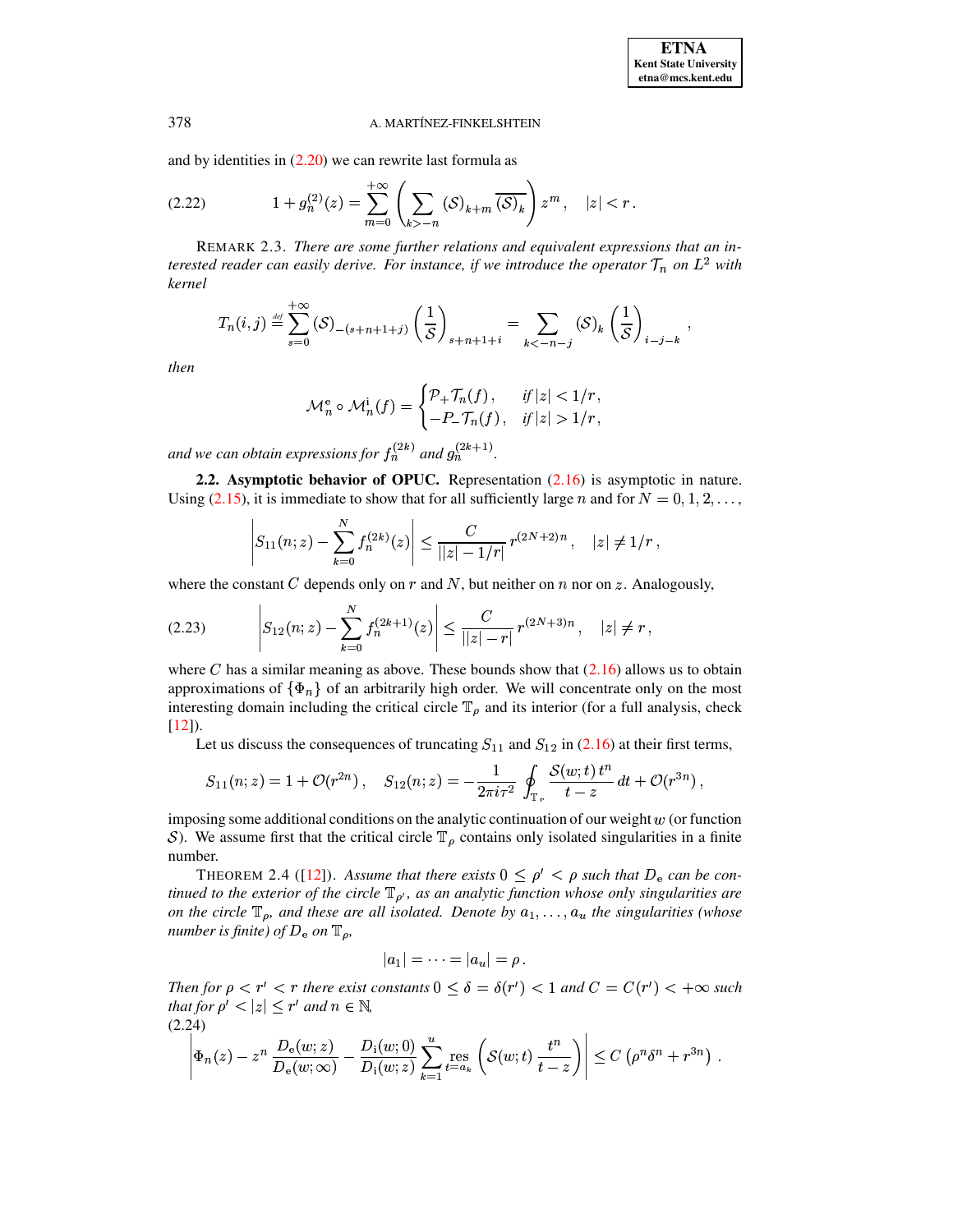<span id="page-10-0"></span>*Furthermore, for every compact set*  $K \subset \mathbb{D}_{\rho}$  *there exist constants*  $0 \leq \delta = \delta(K) < 1$  *and*  $C = C(K) < +\infty$  such that for  $z \in K$ ,

$$
(2.25) \qquad \left|\Phi_n(z) - \frac{D_i(w;0)}{D_i(w;z)} \sum_{k=1}^u \mathop{\mathrm{res}}_{t=a_k} \left( \mathcal{S}(w;t) \, \frac{t^n}{t-z} \right) \right| \leq C \left( \rho^n \delta^n + r^{3n} \right) \, .
$$

If  $D_e$  can be continued as an analytic function with a finite number of isolated singularities to whole disc  $\mathbb{D}_1$ , then we may take  $\delta = 0$  in the right hand sides in [\(2.24\)](#page-9-0)–[\(2.25\)](#page-10-0). Otherwise the right hand side in [\(2.25\)](#page-10-0) may be replaced by an estimate of the form  $C \rho^n \delta^n$ .

In order to isolate the zeros of  $\Phi_n$ , one must be able to analyze the approximation to  $\Phi_n$  afforded by [\(2.24\)](#page-9-0) and [\(2.25\)](#page-10-0). For example, zero-free regions may be determined by *(i)* establishing zero-free regions for the approximation, and *(ii)* bounding  $\Phi_n$  away from zero using the error estimates. Similarly, isolating the zeros can be done by first isolating the zeros of the approximation, and then using a Rouche' type argument for  $\Phi_n$ .

This theorem tells us that in general all the relevant information for the asymptotics of  $\Phi_n$ 's in  $\mathbb{D}_r$  comes from the singularities of the exterior Szegõ function  $D_e$  on  $\mathbb{T}_\rho$  (that is, from the first singularities of  $D_e$  we meet continuing it analytically inside the unit disc), and reduces the asymptotic analysis of  $\Phi_n$ 's (at least, in the first approximation) to the study of the behavior of the corresponding residues. In the case when all the singular points that we met on  $\mathbb{T}_{\rho}$  are poles, this analysis is more or less straightforward.

DEFINITION 2.5. Let  $a \in \mathbb{D}_1$  be a pole of a function f analytic in  $|z| < 1$ . We denote by  $\mathrm{ult}_{z=a} f(z)$  *its multiplicity and say that a is a dominant pole of*  $f$  *if for any other singularity* <sup>0</sup> *of* ©*, either* % <sup>0</sup> *or* % <sup>0</sup> *, but then* <sup>0</sup> *is also a pole and*

<span id="page-10-3"></span><span id="page-10-1"></span>
$$
\operatorname{mult}_{z=a} f(z) \ge \operatorname{mult}_{z=b} f(z).
$$

In the sequel we use the following notation: for  $a \in \mathbb{C}$  and  $\varepsilon > 0$ ,

$$
(2.26) \t\t B_{\varepsilon}(a) \stackrel{\text{def}}{=} \{z \in \mathbb{C} : |z - a| < \varepsilon\}.
$$

<span id="page-10-2"></span>**THEOREM 2.6 ([\[12\]](#page-23-6)).** Assume that there exists  $0 \le \rho' < \rho$  such that  $D_e$  can be *continued to the exterior of the circle*  $\mathbb{T}_{\rho'}$ , *as a meromorphic function whose only singularities are on* the circle  $T_p$ . Denote by  $a_1, \ldots, a_u$  the poles (whose number is finite) of  $D_e$  on  $\mathbb{T}_p$ , *and assume that the dominant poles of*  $D_e$  *are*  $a_1, \ldots, a_\ell, \ell \leq u$ *, and their multiplicity is* m.

Let  $\varepsilon > 0$ . Then for  $\rho' < |z| \leq r - \varepsilon$ ,  $z \notin \bigcup_{k=1}^{u} B_{\varepsilon}(a_k)$ , and  $n \in \mathbb{N}$ , (2.27)

$$
\Phi_n(z) = \frac{D_e(w; z)}{D_e(w; \infty)} z^n + \frac{D_i(w; 0)}{D_i(w; z)} \sum_{k=1}^{\ell} {n \choose m-1} a_k^{n-m+1} \frac{D_i(w; a_k) \widehat{D}_e(w; a_k)}{a_k - z} + h_n(z),
$$

 $where \ \hat{D}_e(w; a_k) = \lim_{z \to a_k} D_e(w; z)(z - a_k)^m$ ,  $k = 1, \ldots, \ell$ . There exist a constant  $0 < C < +\infty$  *independent of*  $n$  *and*  $\varepsilon$ *, and a constant*  $0 < \delta = \delta(\varepsilon) < 1$ *, such that* 

$$
|h_n(z)| \le \begin{cases} C(\rho^n \delta^n + r^{3n}), & \text{if } m = 1, \\ \frac{C}{\varepsilon^{m-1}} n^{m-2} \rho^n, & \text{if } m \ge 2. \end{cases}
$$

Furthermore, for every compact set  $K \subset \mathbb{D}_{\rho}$  there exists a constant  $C = C(K) < \infty$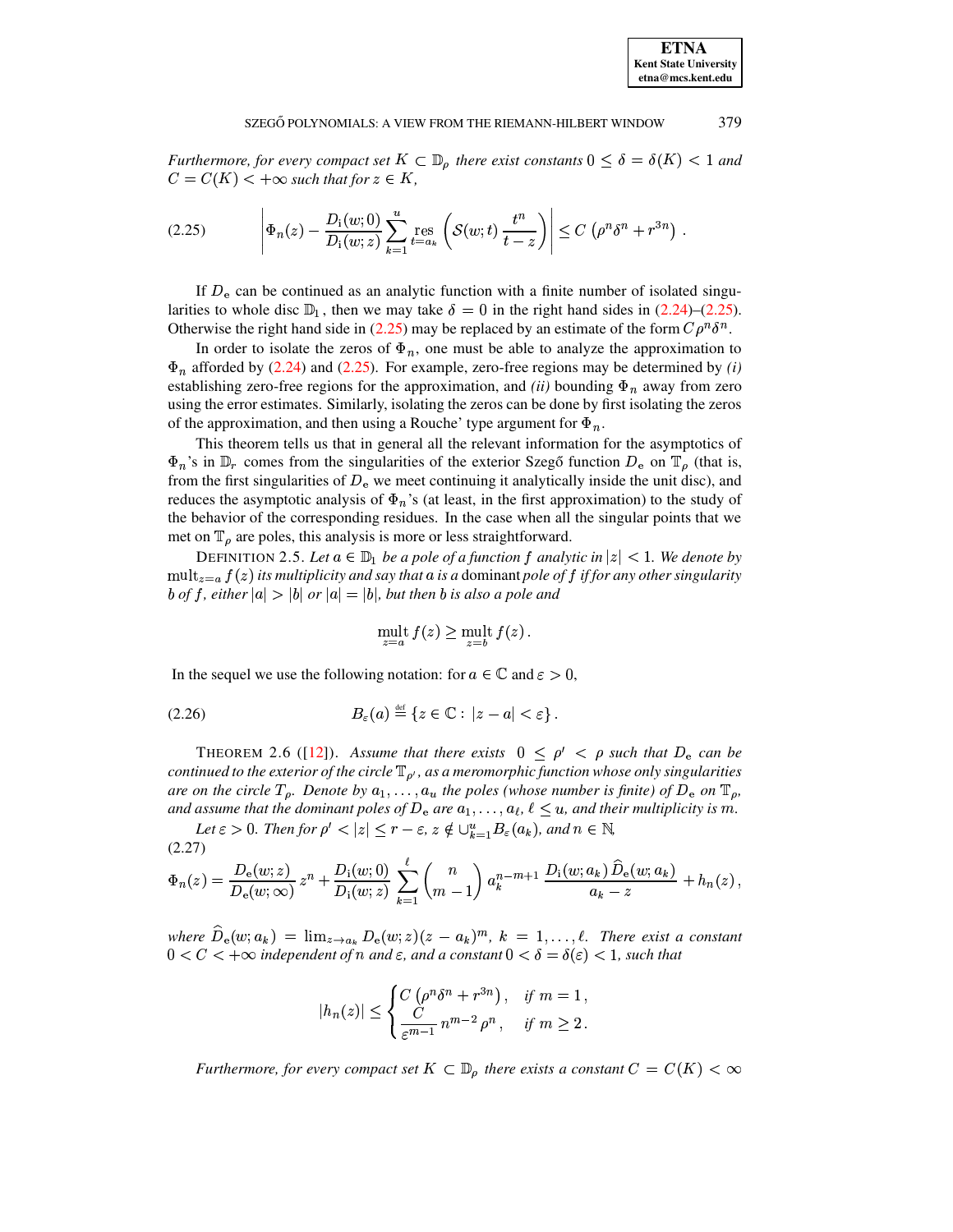such that for  $z \in K$ , and  $n \in \mathbb{N}$ ,

<span id="page-11-0"></span>
$$
(2.28) \left| \frac{\tau D_i(w; z)}{a_1^{n-m+1}} \binom{n}{m-1}^{-1} \Phi_n(z) - \sum_{k=1}^{\ell} \frac{D_i(w; a_k) \, \widehat{D}_e(w; a_k)}{a_k - z} \, e^{2\pi i (n-m+1)\theta_k} \right|
$$
\n
$$
\leq \begin{cases} C \delta^n, & \text{if } m = 1, \\ \frac{C}{n}, & \text{if } m \geq 2, \end{cases}
$$

<span id="page-11-1"></span>where

(2.29) 
$$
\theta_1 = 1
$$
, and  $\theta_k = \frac{1}{2\pi} (\arg a_k - \arg a_1)$ ,  $k = 2, ..., \ell$ 

In particular, on every compact set  $K \subset \mathbb{D}_{\rho}$ , for all sufficiently large n polynomials  $\Phi_n$  can have at most  $\ell - 1$  zeros, counting their multiplicities.

Observe that this result is applicable to weights of the form  $w(z) = |R(z)S(z)|^2$ ,  $z \in \mathbb{T}_1$ , where R is a rational function with at least one zero on  $\mathbb{T}_{\rho}$  (or one pole on  $\mathbb{T}_{1/\rho}$ ), and S is any function holomorphic and  $\neq 0$  in any annulus, containing  $\{\rho \leq |z| \leq 1/\rho\}$ .

By means of  $(2.27)$  we may show also that under assumptions of Theorem 2.6 the vast majority of zeros approaching the critical circle  $\mathbb{T}_{\rho}$  does it in an organized way, exhibiting an equidistribution pattern: if zeros  $z_i^{(n)}$  of  $\Phi_n$  can be numbered in such a way that, roughly speaking.

$$
|z_i^{(n)}| = \rho \left( 1 + \frac{1}{n} \log \binom{n}{m-1} + \mathcal{O} \left( \frac{1}{n} \right) \right),
$$

and

$$
\arg\left(z_{i+j}^{(n)}\right) - \arg\left(z_i^{(n)}\right) = \frac{2\pi j}{n} + \mathcal{O}\left(\frac{1}{n^2}\right)
$$

(again, we refer the reader to  $[12]$  for details). This is also an analogue of the interlacing property of the zeros of orthogonal polynomials on the real line. Moreover,  $(2.28)$  allows us to describe the accumulation set of zeros of  $\{\Phi_n\}$ 's inside  $\mathbb{D}_{\rho}$ . For instance, if all  $\theta_k$ 's in  $(2.29)$  are rational, this set is discrete and finite. Otherwise, as it follows from Kronecker-Weyl theorem, it can be a diameter of  $\mathbb{D}_{\rho}$  or even fill a two dimensional domain.

<span id="page-11-2"></span>The situation gets much more complicated if the first singularity that we meet continuing  $D_e$  analytically inside is more severe. Consider the simplest example of an essential singularity on  $\mathbb{T}_{\rho}$ :

(2.30) 
$$
w(t) = \left| \exp\left(\frac{1}{\rho - t}\right) \right|^2, \quad t \in \mathbb{T}_1,
$$

with  $0 < \rho < 1$ . Observe that its inverse,  $1/w$ , satisfies also the conditions of Theorem 2.4. However, the behavior of the zeros of the OPUC for w and  $1/w$  is qualitatively different, check Figure 2.2.

In a few words, the explanation for this phenomenon is the following. Observe that in the case of an essential singularity of  $S$  the asymptotic behavior of the Cauchy transform

$$
f_n^{(1)}(z) = -\frac{1}{2\pi i \tau^2} \oint_{\mathbb{T}_r} \frac{t^n S(w;t)}{t - z} dt
$$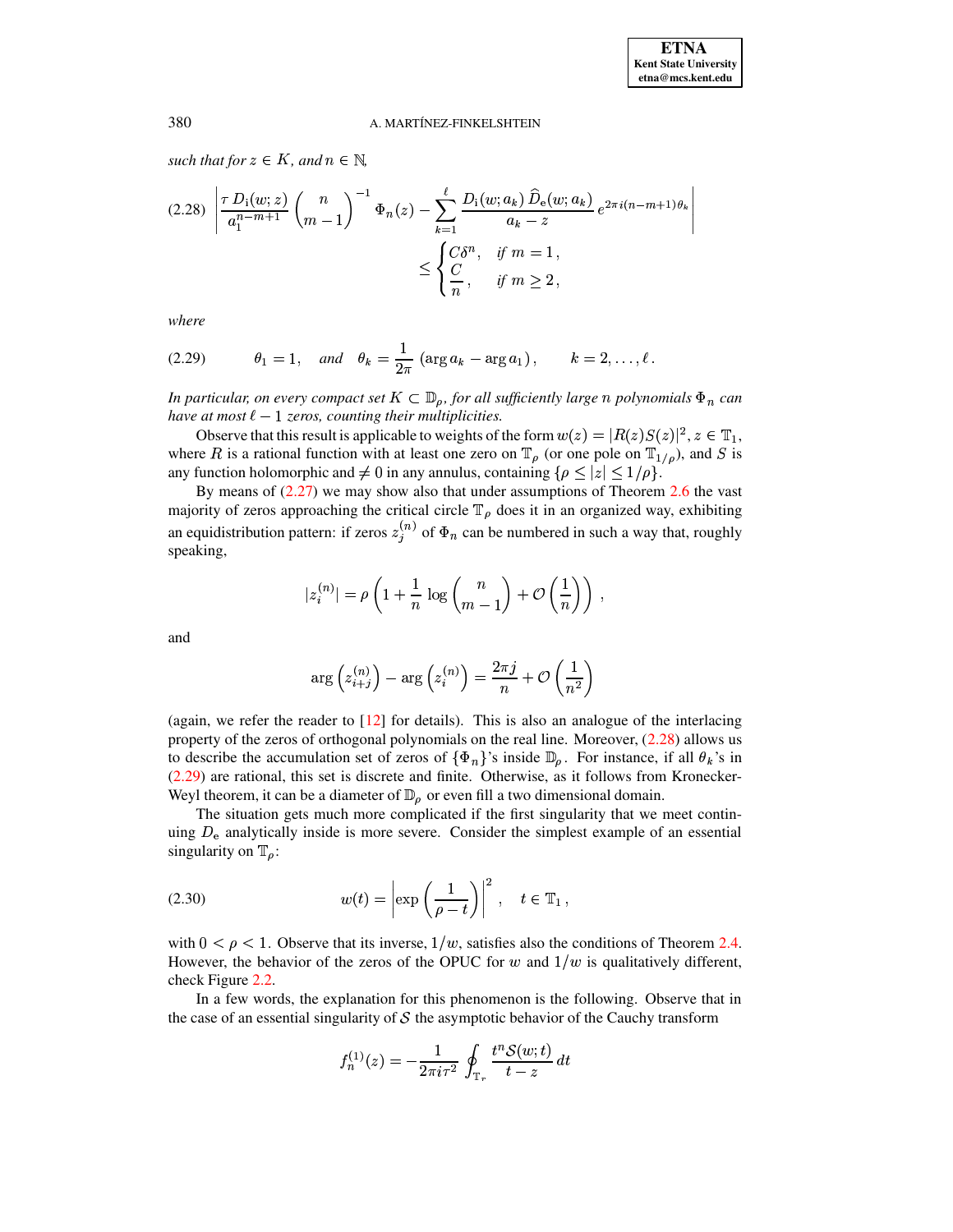**ETNA Kent State University etna@mcs.kent.edu**



FIG. 2.2. *Zeros of*  $\Phi_{30}$  *for weights*  $w$  *(left) and*  $1/w$  *(right), with*  $w$  *given in* [\(2.30\)](#page-11-2) *and*  $\rho = 1/2$ .

<span id="page-12-0"></span>is not as simple as when the only singular points are poles. In fact, the leading term of the asymptotics will come now from a dominant saddle point of

<span id="page-12-2"></span><span id="page-12-1"></span>
$$
\Psi_n(t) \stackrel{\scriptscriptstyle\rm def}{=} \log t + \frac{1}{n}\,\log \mathcal{S}(w;z)
$$

lying close to the singular point of  $S, t = t_+$ , which is the solution of the equation (2.31)

$$
\frac{1}{t} - \frac{1}{n+1} \left( \frac{t}{\rho t - 1} + \frac{1}{t - \rho} \right) = 0 \quad \text{satisfying} \quad t_+ = \rho + \sqrt{\frac{\rho}{n+1}} + \mathcal{O}\left(\frac{1}{n}\right) \,, \quad n \to \infty \,,
$$

where we take the positive square root. It is possible to show that the zeros of the orthogonal polynomials (at least those not staying to close to  $z = \rho$ ), will approach the level curve

(2.32) 
$$
\operatorname{Re}(\Psi_n(z) - \Psi_n(t_+)) = \frac{1}{n} \log \left( \frac{1}{2\sqrt{\pi}} \frac{\rho^{3/4}}{n^{3/4}} \right),
$$

and the error decreases with  $n$ . However, for the weight  $1/w$  we will have two dominant saddle points, and the different structure of the level curve [\(2.32\)](#page-12-1) for weights w and  $1/w$ explains the different result of the numerical experiments (see Figure  $(2.3)$ ).

**2.3. Verblunsky and leading coefficients.** Let us finish this Section with some comments about the behavior of the notorious coefficients related to the OPUC.

Evaluating the polynomial  $\Phi_{n+1}$  or any of its approximations at the origin we obtain information about the Verblunsky coefficients. For instance, a combination of [\(2.17\)](#page-7-1), [\(2.21\)](#page-8-1), and [\(2.23\)](#page-9-2) yields the following estimate of the Verblunsky coefficients  $\alpha_n$ :

<span id="page-12-3"></span>PROPOSITION 2.7 ([\[12\]](#page-23-6)). *Let* ( *be a strictly positive analytic weight on the unit circle*  $\mathbb{T}_1$ *. With the notation introduced above and for each*  $n \in \mathbb{N}$ *,* 

$$
(2.33) \qquad \alpha_n = -\left(\frac{1}{S}\right)_{n+1} + \mathcal{O}(r^{3n}),
$$

*where*  $(1/S)_{n+1}$  *is the corresponding Laurent coefficient of*  $1/S$  *in* [\(2.19\)](#page-7-2)*.*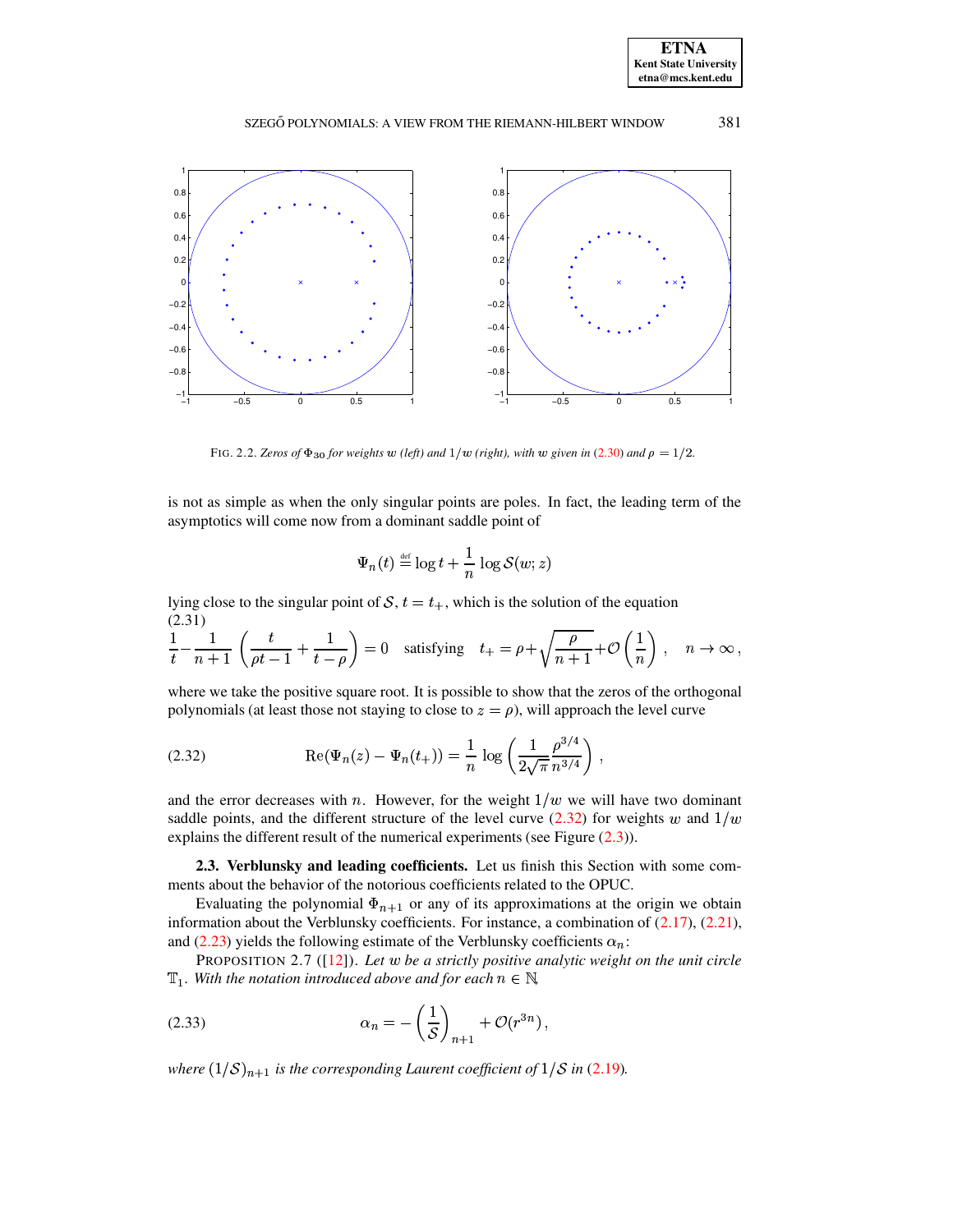

<span id="page-13-0"></span>FIG. 2.3. Left: zeros of  $\Phi_n$  for w given in (2.30) with  $\rho = 1/2$  and  $n = 30$ , along with the level curves  $\text{Re}(\Psi_n(z) - \Psi_n(t_+)) = 0$ ,  $\text{Re}(\Psi_n(z) - \Psi_n(t_+)) = \frac{1}{n} \log \left( \frac{1}{2\sqrt{\pi}} \frac{\rho^{3/4}}{n^{3/4}} \right)$  and  $\text{Im}(\Psi_n(z) - \Psi_n(t_+)) = 0$ .<br>
Right: the same, but for the weight 1/w. Observe that the level curve (2.32) has now two components.

This fact has the following reading: consider the generating function of the Verblunsky coefficients.

$$
G(z) = \sum_{n=0}^{\infty} \alpha_n z^n
$$

Then the Maclaurin series of G and  $\mathcal{P}_+(-z/S(z))$  match up to the  $\mathcal{O}(r^{3n})$  term. In consequence, we have

PROPOSITION 2.8. Function

$$
G(z)+\frac{z}{\mathcal{S}(w;z)},
$$

defined in a neighborhood of  $\mathbb{T}_1$ , can be continued as a holomorphic function to the annulus  $1 < |z| < 1/\rho^3$ . This fact has been established independently by Simon [17] and Deift and Östensson  $[6]$ .

If the only singularities on  $\mathbb{T}_{\rho}$  are dominant poles, we can use formula (2.28) in order to derive the asymptotic behavior of  $\alpha_n$ 's:

PROPOSITION 2.9 ([12]). Under assumptions of Theorem 2.6, the Verblunsky coefficients satisfy

$$
\alpha_n = -\sum_{k=1}^{\ell} \binom{n+1}{m-1} \overline{a_k^{n-m+1} D_i(w; a_k) \widehat{D}_e(w; a_k)} + \begin{cases} \mathcal{O}\left(\rho^n \delta^n\right), & \text{if } m=1, \\ \mathcal{O}\left(n^{m-2} \rho^n\right), & \text{if } m \ge 2. \end{cases}
$$

That is, in the situation when the first singularities of  $D_e$  met during its analytic continuation inside are only poles, the Verblunsky coefficients are asymptotically equal to a combination of competing exponential functions with coefficients that are polynomials in  $n$ . We can compare it with the case of the essential singularity considered before: for the weight  $w$ given in  $(2.30)$ ,

$$
\alpha_n = -\frac{1}{2\sqrt{\pi}} t_+^n \mathcal{S}(w; t_+) \left(\frac{\rho}{n}\right)^{3/4} \left(1 + \mathcal{O}\left(\frac{1}{n^{1/2}}\right)\right), \quad n \to \infty,
$$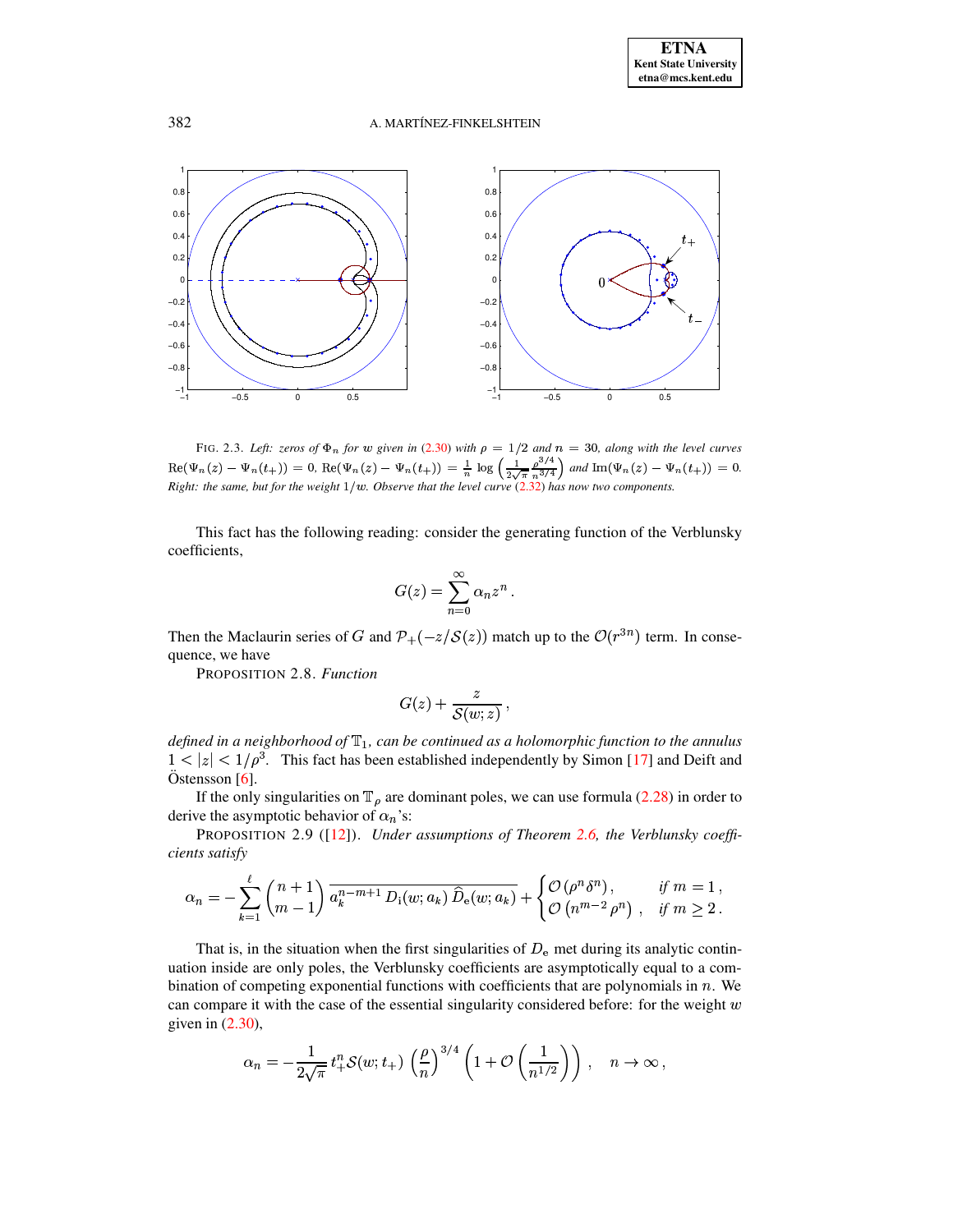where  $t_+ \rightarrow \rho$  is given by the equation (2.31).

A similar analysis can be carried out for the asymptotic expansion of the leading coefficients  $\kappa_n$ . By (2.18),

$$
\kappa_n^2 = \frac{\tau^2}{2\pi} S_{22}(n+1;0) = \frac{\tau^2}{2\pi} \left( 1 + g_{n+1}^{(2)}(0) + \mathcal{O}(r^{4n}) \right).
$$

Taking into account  $(2.22)$ , we arrive at

PROPOSITION 2.10. For the leading coefficient  $\kappa_n$  the following formula holds:

$$
(2.34) \kappa_n^2 = \frac{\tau^2}{2\pi} \sum_{k > -n-1} |\langle S \rangle_k|^2 + \mathcal{O}(r^{4n}) = \frac{\tau^2}{2\pi} \left( 1 - \sum_{k \le -n-1} |\langle S \rangle_k|^2 \right) + \mathcal{O}(r^{4n}),
$$

where  $(S)_k$ 's are the coefficients of the Laurent expansion of S in (2.19). Observe that we can write this identity also in terms of the Riesz projections:

$$
\kappa_n^2 = \tau^2 \left\| \mathcal{P}_-\left( \sigma_{n+1}^{-1} \right) \right\|_{L^2(\mathbb{T}_1, |dz|)}^2 + \mathcal{O}(r^{4n}).
$$

Formula (2.34) shows that

$$
\lim_{n} \kappa_n^2 = \frac{\tau^2}{2\pi}, \quad \text{and} \quad \kappa_{n+1}^2 - \kappa_n^2 = \frac{\tau^2}{2\pi} |(\mathcal{S})_{-n-1}|^2 + \mathcal{O}(r^{4n})
$$

in accordance with  $(2.33)$  and the well known fact that

$$
\frac{1}{\kappa_{n+1}^2} - \frac{1}{\kappa_n^2} = -\frac{|\alpha_n|^2}{\kappa_n^2}.
$$

Summarizing, we see that the Laurent coefficients of S (or of  $1/S$ ) contain surprisingly good approximations of two main parameters of the OPUC: they match asymptotically the Verblunsky coefficients, and the partial sums of the squares of their absolute values represent (up to a normalizing constant) the leading coefficient of the orthonormal polynomials.

<span id="page-14-0"></span>**3.** Weight with zeros on  $\mathbb{T}_1$ . Let us analyze the change of the behavior of the orthogonal polynomials if we allow zeros of the weight on the unit circle. In other words, we consider now a weight of the form

<span id="page-14-2"></span>(3.1) 
$$
W(z) \stackrel{\text{def}}{=} w(z) \prod_{k=1}^{m} |z - a_k|^{2\beta_k}, \quad z \in \mathbb{T}_1,
$$

where  $a_k \in \mathbb{T}_1$ ,  $\beta_k \geq 0$ ,  $k = 1, ..., m$ , and w is an analytic and positive weight on  $\mathbb{T}_1$ , such as considered in Section 2. Without loss of generality we assume that  $w$  is analytic and non-vanishing in the annulus  $\rho < |z| < 1/\rho$ .

According to Nevai and Totik [15], the Verblunsky coefficients no longer have an exponential decay, neither the bulk of zeros accumulate on an inner circle, but how many of them stay inside? And for those approaching the unit circle, does the rate depend on the "orders"  $\beta_k$ ? And how can we extend the Riemann-Hilbert method, that so nicely worked for us in the analytic situation, to the case of a weight of the form  $(3.1)$ ?

<span id="page-14-1"></span>383

**ETNA Kent State University**  $etna@mcs. kent.edu$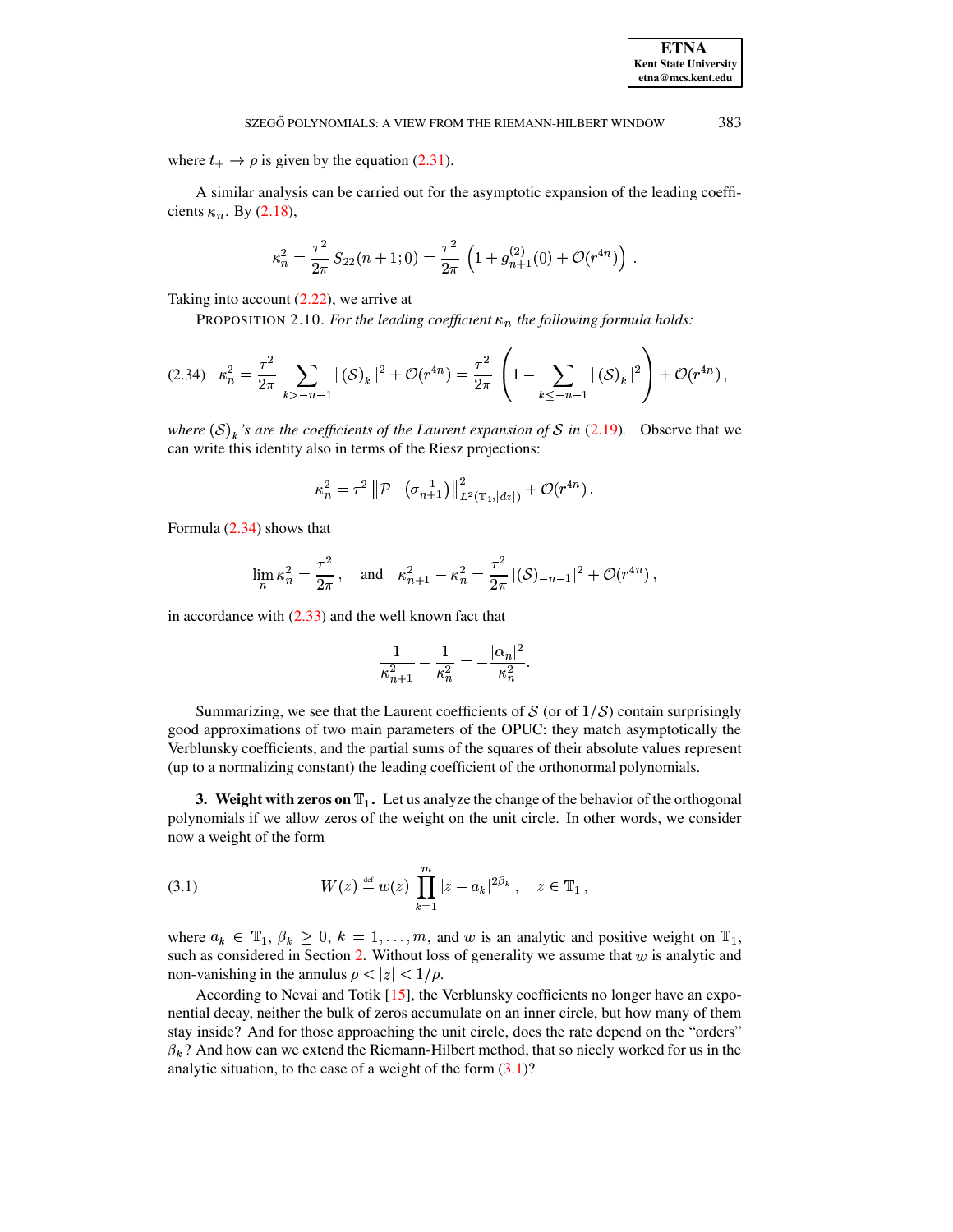# 3.1. Steepest descent analysis. Matrix

$$
Y(z) = \begin{pmatrix} \Phi_n(z) & \frac{1}{2\pi i} \oint_{\mathbb{T}_1} \frac{\Phi_n(t)W(t) dt}{t^n(t-z)} \\ -2\pi \kappa_{n-1} \varphi_{n-1}^*(z) & -\frac{\kappa_{n-1}}{i} \oint_{\mathbb{T}_1} \frac{\varphi_{n-1}^*(t)W(t) dt}{t^n(t-z)} \end{pmatrix},
$$

solves the Riemann-Hilbert problem  $(2.4)$ , with w replaced by W. It is the unique solution if we add additional requirements at the zeros of the weight:

$$
Y(z) = \mathcal{O}\begin{pmatrix} 1 & 1 \\ 1 & 1 \end{pmatrix}
$$
, as  $z \to a_k$ ,  $z \in \mathbb{C} \setminus \mathbb{T}_1$ ,  $k = 1, ..., m$ 

Nothing hinders performing Step 1: with H defined by (2.5) we put  $T \stackrel{\text{def}}{=} YH$ , so that T becomes holomorphic in  $\mathbb{C}\backslash \mathbb{T}_1$  (including the infinity) and

$$
T_+(t) = T_-(t) \begin{pmatrix} t^n & W(t) \\ 0 & t^{-n} \end{pmatrix}, \quad t \in \mathbb{T}_1
$$

However, in order to get rid of the oscillatory behavior of the diagonal entries of the jump matrix the lenses we opened in Step 2 of Section  $2$  are no longer valid, at least because W has singularities on  $T_1$ . Since they are in a finite number, we can modify this step by opening lenses inside and outside  $T_1$ , but "attached" to the unit circle at  $a_k$ 's (see Figure 3.1). This



<span id="page-15-0"></span>FIG. 3.1. Opening lenses.

deformation of the contours makes the definition of  $K$  in  $(2.6)$  consistent (after replacing  $w$ with W), in such a way that  $U \stackrel{\text{def}}{=} TK$  has the jumps

$$
U_{+}(t) = U_{-}(t) J_{U}(t), \quad t \in \gamma_{i} \cup \mathbb{T}_{1} \cup \gamma_{e},
$$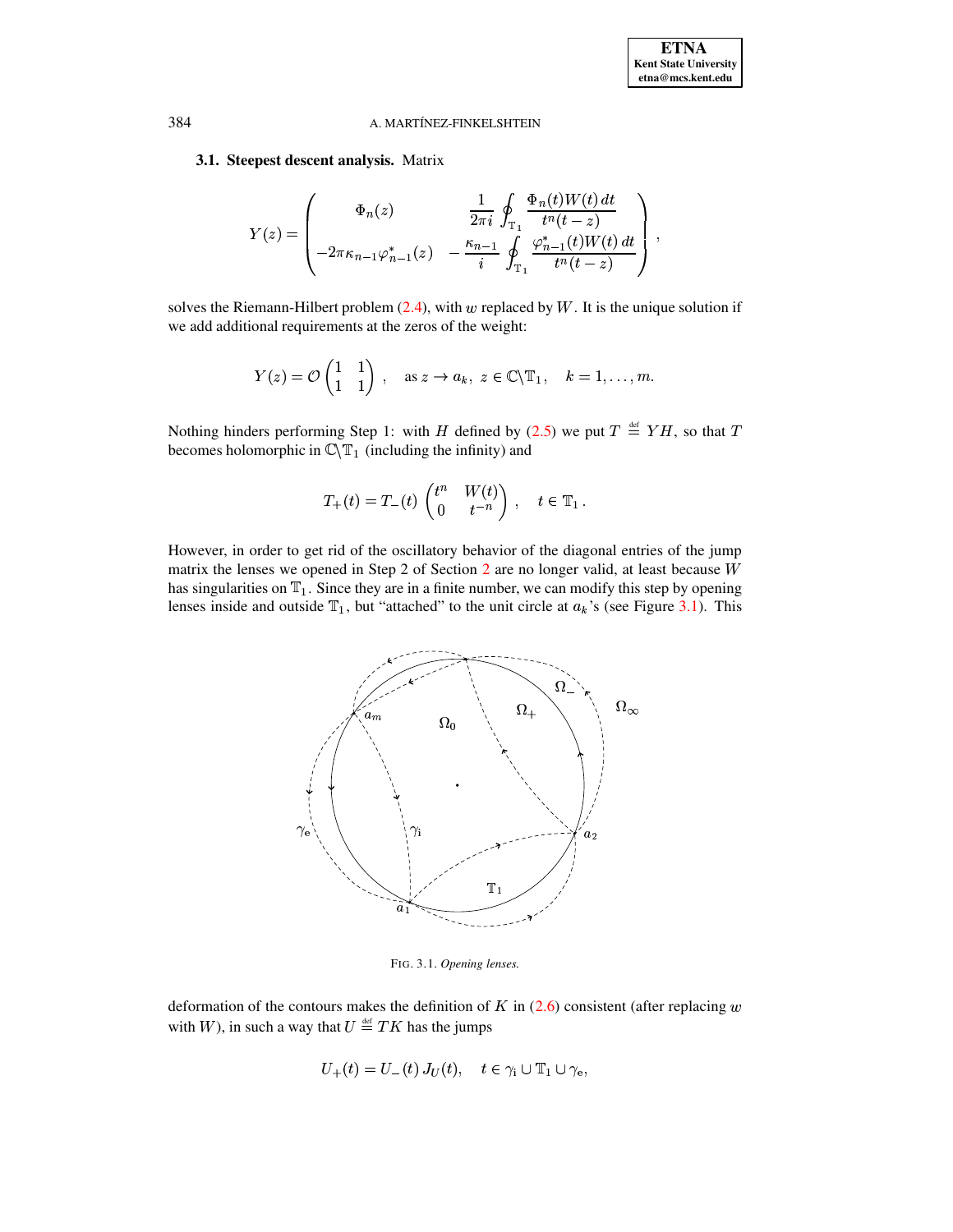<span id="page-16-2"></span><span id="page-16-0"></span> $\ddot{\phantom{a}}$ 

<span id="page-16-3"></span>with

(3.2) 
$$
J_U(t) = \begin{cases} \begin{pmatrix} 0 & W(t) \\ -1/W(t) & 0 \end{pmatrix}, & \text{if } t \in \mathbb{T}_1 \\ \begin{pmatrix} 1 & 0 \\ t^n/W(t) & 1 \end{pmatrix}, & \text{if } t \in \gamma_i, \\ \begin{pmatrix} 1 & 0 \\ 1/(t^nW(t)) & 1 \end{pmatrix}, & \text{if } t \in \gamma_e. \end{cases}
$$

STEP 3: Our next goal is to handle the jump on  $T_1$  via the global parametrix N built in Section 2 using the Szegő function. However, for W as in  $(3.1)$  the Szegő function is, in general, no longer single-valued in the neighborhood of  $a_k$ 's, and a short digression is convenient in order to discuss briefly the form of this function and its multivaluedness.

For the sake of brevity we define the set of singularities of the weight,  $A \stackrel{\text{def}}{=} \{a_1, \ldots, a_m\}.$ We fix for what follows  $0 < \delta < 1 - \rho$ , such that additionally  $\delta < \frac{1}{3} \min_{i \neq j} |a_i - a_j|$ , so that all neighborhoods  $B_{\delta}(a_k)$  (see definition (2.26)) are disjoint. Denote also

(3.3) 
$$
c_k \stackrel{\text{def}}{=} \{z \in \mathbb{C} : |z - a_k| = \delta\}, \quad k = 1, ..., m,
$$

as well as  $B \stackrel{\text{def}}{=} \bigcup_{k=1}^m B_\delta(a_k)$ . Furthermore, given a subset  $X \subset \mathbb{C}$  and a value  $a \in \mathbb{C}$  we will use the standard notation  $a \cdot X = \{ax : x \in X\}$ ; consistently,  $A \cdot X \stackrel{\text{def}}{=} \bigcup_{k=1}^{m} (a_k \cdot X)$ .

<span id="page-16-4"></span>In order to construct explicitly the Szegő function for the modified weight  $W$  we introduce the generalized polynomial

(3.4) 
$$
q(z) \stackrel{\text{def}}{=} \prod_{k=1}^{m} (z - a_k)^{\beta_k/2}
$$

and select its single-valued analytic branch in  $\mathbb{C}\setminus (\cup_{k=1}^m a_k \cdot [1, +\infty))$  by fixing the value of  $q(0)$ . With this convention we can write the Szegő functions for the modified weight W:

(3.5) 
$$
D_i(W; z) = \frac{q^2(z)}{q^2(0)} D_i(w; z), \quad D_e(W; z) = \frac{D_e(w; z)}{q^2(0) \overline{q(1/\bar{z})^2}}
$$

In particular,  $D_i(W; z)$  is holomorphic in  $\mathbb{D}_{1/\rho} \setminus (\cup_{k=1}^m a_k \cdot [1, 1/\rho)), D_e(W; z)$  is holomorphic in  $\{z \in \mathbb{C} : |z| > \rho\} \setminus (\cup_{k=1}^m a_k \cdot (\rho, 1]),$  and

<span id="page-16-1"></span>(3.6) 
$$
\frac{1}{D_i(W;0)} = \frac{1}{D_i(w;0)} = D_e(W;\infty) = D_e(w;\infty) = \tau > 0,
$$

<span id="page-16-5"></span>where  $\tau$  has been defined in (2.7). Furthermore, with the orientation of the cuts toward infinity we have for  $k = 1, \ldots, m$ :

(3.7) 
$$
[D_i(W; z)]_+ = e^{-2\pi i \beta_k} [D_i(W; z)]_-, \quad z \in a_k \cdot (1, 1/\rho),
$$

$$
[D_e(W; z)]_+ = e^{-2\pi i \beta_k} [D_e(W; z)]_-, \quad z \in a_k \cdot (\rho, 1).
$$

By definition  $(1.6)$  and formulas  $(3.5)$  we have

$$
\mathcal{S}(W;z) = D_{\rm i}(W;z)D_{\rm e}(W;z) = \left(\frac{q(z)}{q^2(0)\,\overline{q(1/\bar z)}}\right)^2\mathcal{S}(w;z)\,,
$$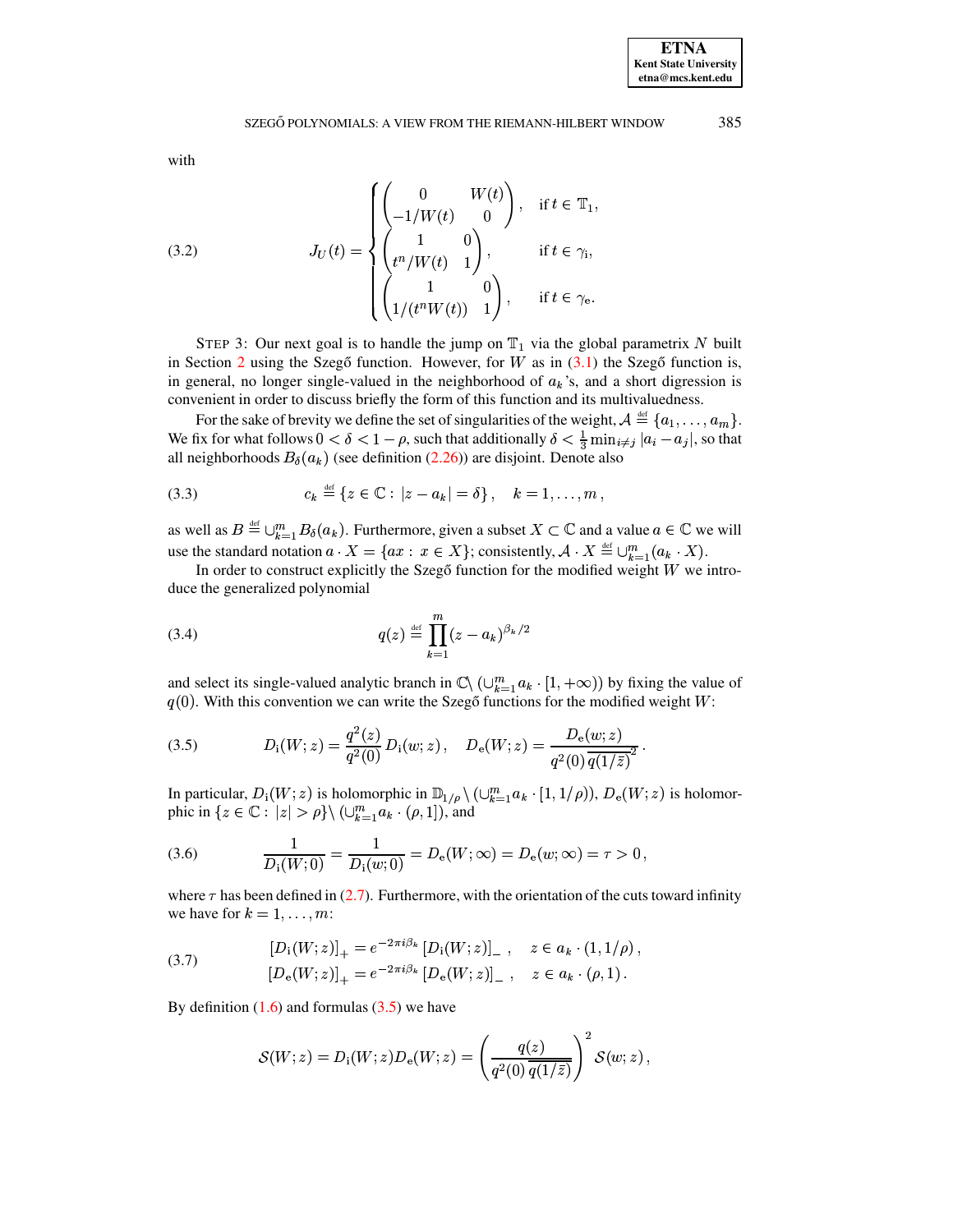that is also analytic and single-valued in the cut annulus  $\{\rho < |z| < 1/\rho\} \setminus (\mathcal{A} \cdot (\rho, 1/\rho));$ furthermore, with our assumptions on  $\delta$ , function

$$
(3.8) \qquad \widehat{\mathcal{S}}_k(W; z) \stackrel{\text{def}}{=} \begin{cases} e^{\pi i \beta_k} \mathcal{S}(W; z) \,, & \text{if } z \in B_\delta(a_k) \text{ and } \arg(z) > \arg(a_k) \,, \\ e^{-\pi i \beta_k} \mathcal{S}(W; z) \,, & \text{if } z \in B_\delta(a_k) \text{ and } \arg(z) < \arg(a_k) \,, \end{cases}
$$

is holomorphic in  $B_{\delta}(a_k)$ ,  $k = 1, ..., m$ . So, we can define

<span id="page-17-1"></span>
$$
\vartheta_k \stackrel{\text{def}}{=} \widehat{\mathcal{S}}_k(W; a_k) \in \mathbb{T}, \quad k = 1, \ldots, m
$$

Now let us get back to the global parametrix  $N(z) = N(W; z)$ , given by formula (2.9), that is well defined, has the same jumps on  $\mathbb{T}_1$  as  $U(z)$ , and by (3.6), it exhibits the same behavior at infinity. Hence,  $U(z)N^{-1}(z)$  tends to I as  $z \to \infty$ , and is holomorphic in  $\mathbb{C}\setminus(\gamma_e\cup\gamma_i)$ . The jump on these curves is again exponentially close to identity, *except in a* neighborhood of the zeros  $a_k$  of the weight W. This is a new feature, and we have to deal with this problem separately.

STEP 4: local analysis. Let us pick a singular point  $a_k \in A$ . For the sake of brevity along this subsection we use the following shortcuts for the notation:  $a \stackrel{\text{def}}{=} a_k$ ,  $\beta \stackrel{\text{def}}{=} \beta_k$ ,  $b \stackrel{\text{def}}{=} B_{\delta}(a_k)$ ,  $c \stackrel{\text{def}}{=} c_k$  (where  $c_k$  were defined in (3.3)), and  $b^+ \stackrel{\text{def}}{=} \{z \in b : \arg(z) > \arg(a)\},$ <br>  $b^- \stackrel{\text{def}}{=} \{z \in b : \arg(z) < \arg(a)\}.$  We also write  $\widehat{\Omega}_j \stackrel{\text{def}}{=} \Omega_j \cap b$ , where  $j \in \{i, e, 0, \infty\},$  and analogous notation for curves:  $\widehat{\mathbb{T}}_1\stackrel{\mbox{\tiny def}}{=}\mathbb{T}_1\cap b,$  etc.

The goal is to build a matrix P such that it is holomorphic in  $b \setminus (\mathbb{T}_1 \cup \gamma_i \cup \gamma_e)$ , satisfies across  $\hat{T}_1 \cup \hat{\gamma}_i \cup \hat{\gamma}_e$  the jump relation  $P_+ = P_- J_U$ , with  $J_U$  given in (3.2), with the same local behavior as U close to  $z = a$ , and matching N on c. This analysis is very technical, and we refer the reader to  $[11]$  for details, and describe here the main ideas in a very informal fashion.



<span id="page-17-0"></span>FIG. 3.2. Local analysis in b.

As a first step we reduce the problem to the one with constant jumps. Let us denote  $\Gamma_i \stackrel{\text{def}}{=} a \cdot (1 - \delta, 1)$  and  $\Gamma_e \stackrel{\text{def}}{=} a \cdot (1, 1 + \delta)$ , oriented both from  $z = a$  to infinity (see Fig.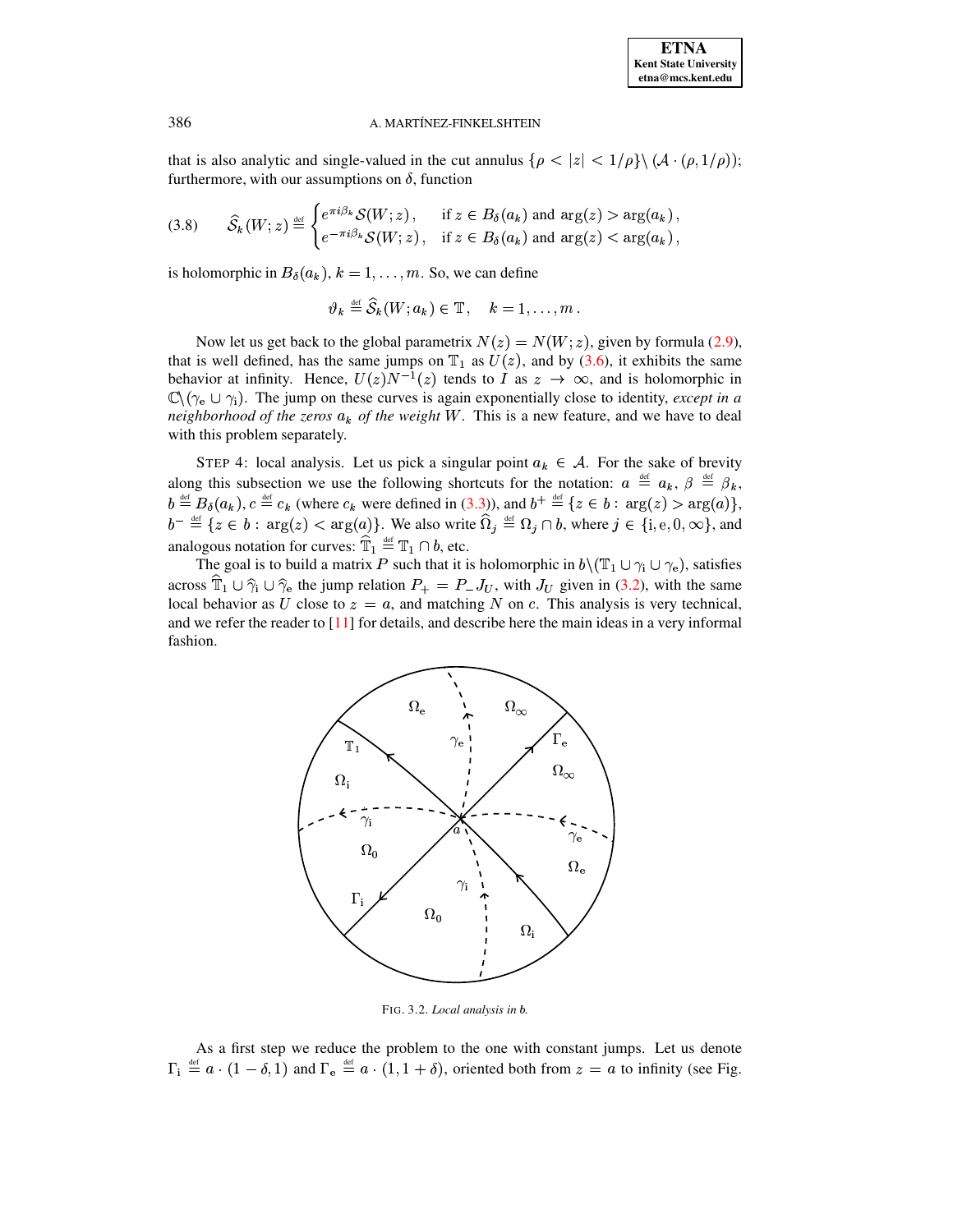| <b>ETNA</b>                  |
|------------------------------|
| <b>Kent State University</b> |
| etna@mcs.kent.edu            |

3.2). Let  $w^{1/2}(z)$  and  $z^{1/2}$  denote the principal holomorphic branches of these functions in b, and  $W^{1/2}(z) \stackrel{\text{def}}{=} q(z) \overline{q(1/\overline{z})} w^{1/2}(z)$ , with q defined in (3.4). Then  $W^{1/2}$  is holomorphic in  $b \setminus a \cdot (1 - \delta, 1 + \delta)$ , and according to (3.7),

$$
\frac{W_+^{1/2}(z)}{W_-^{1/2}(z)} = e^{-\pi i \beta} \quad \text{on } \Gamma_i \,, \quad \text{and} \quad \frac{W_+^{1/2}(z)}{W_-^{1/2}(z)} = e^{\pi i \beta} \quad \text{on } \Gamma_e
$$

Thus, if we define

$$
\lambda(\beta;z) \stackrel{\text{\tiny def}}{=} \begin{cases} e^{\pi i \beta} W^{1/2}(z) z^{n/2}, & z \in (\widehat{\Omega}_\mathrm{e} \cup \widehat{\Omega}_\infty) \cap b^+, \\ e^{-\pi i \beta} W^{1/2}(z) z^{n/2}, & z \in (\widehat{\Omega}_\mathrm{e} \cup \widehat{\Omega}_\infty) \cap b^-, \\ e^{-\pi i \beta} W^{1/2}(z) z^{-n/2}, & z \in (\widehat{\Omega}_\mathrm{i} \cup \widehat{\Omega}_0) \cap b^+, \\ e^{\pi i \beta} W^{1/2}(z) z^{-n/2}, & z \in (\widehat{\Omega}_\mathrm{i} \cup \widehat{\Omega}_0) \cap b^-, \end{cases}
$$

<span id="page-18-0"></span>and set

(3.9) 
$$
R(z) \stackrel{\text{def}}{=} P(z) \lambda(\beta; z)^{\sigma_3}, \quad z \in b \setminus (\Gamma_i \cup \Gamma_e \cup \mathbb{T}_1 \cup \gamma_i \cup \gamma_e),
$$

we get for R the following problem: R is holomorphic in  $b \setminus (\Gamma_i \cup \Gamma_e \cup \mathbb{T}_1 \cup \gamma_i \cup \gamma_e)$ , and satisfies the jump relation  $R_+(z) = R_-(z)J_R(z)$ , with

$$
J_R(z) = \begin{cases} \begin{pmatrix} 0 & 1 \\ -1 & 0 \end{pmatrix}, & \text{if } z \in \hat{\mathbb{T}}_1, \\ \begin{pmatrix} 1 & 0 \\ e^{-2\pi i \beta} & 1 \end{pmatrix}, & \text{if } z \in (\hat{\gamma}_i \cap b^+) \cup (\hat{\gamma}_e \cap b^-), \\ \begin{pmatrix} 1 & 0 \\ e^{2\pi i \beta} & 1 \end{pmatrix}, & \text{if } z \in (\hat{\gamma}_i \cap b^-) \cup (\hat{\gamma}_e \cap b^+), \\ \begin{pmatrix} e^{\pi i \beta} & 0 \\ 0 & e^{-\pi i \beta} \end{pmatrix}, & \text{if } z \in \Gamma_i \cup \Gamma_e. \end{cases}
$$

Moreover, R has the following local behavior as  $z \to a$ :

<span id="page-18-1"></span>
$$
R(z) = \begin{cases} \mathcal{O} \begin{pmatrix} |z - a|^{\beta} & |z - a|^{-\beta} \\ |z - a|^{\beta} & |z - a|^{-\beta} \end{pmatrix}, & \text{if } z \in \widehat{\Omega}_0 \cup \widehat{\Omega}_{\infty}, \\ \mathcal{O} \begin{pmatrix} |z - a|^{-\beta} & |z - a|^{-\beta} \\ |z - a|^{-\beta} & |z - a|^{-\beta} \end{pmatrix}, & \text{if } z \in \widehat{\Omega}_e \cup \widehat{\Omega}_i. \end{cases}
$$

Consider in  $\mathbb{C}\setminus(-\infty,0)$  the transformation

$$
\zeta = -i\frac{n}{2}\log(z/a)
$$

(we omit the explicit reference to the dependence of  $\zeta$  from a and n in the notation), where we take the main branch of the logarithm. This is a conformal  $1-1$  map of  $b$  onto a neighborhood of the origin. Moreover,  $T_1$  is mapped onto  $\mathbb R$  oriented positively,  $\Gamma_i \cup \Gamma_e$  are mapped on the imaginary axis, and we may use the freedom in the selection of the contours, deforming them in such a way that  $f(\hat{\gamma}_i)$  and  $f(\hat{\gamma}_e)$  follow the rays  $\{ \arg \zeta = \pm \frac{\pi}{4} \pm \pi \}$ . After this transformation we get a Riemann-Hilbert problem on the  $\zeta$ -plane that has been studied for the local analysis of the generalized Jacobi weight on the real line. We take advantage of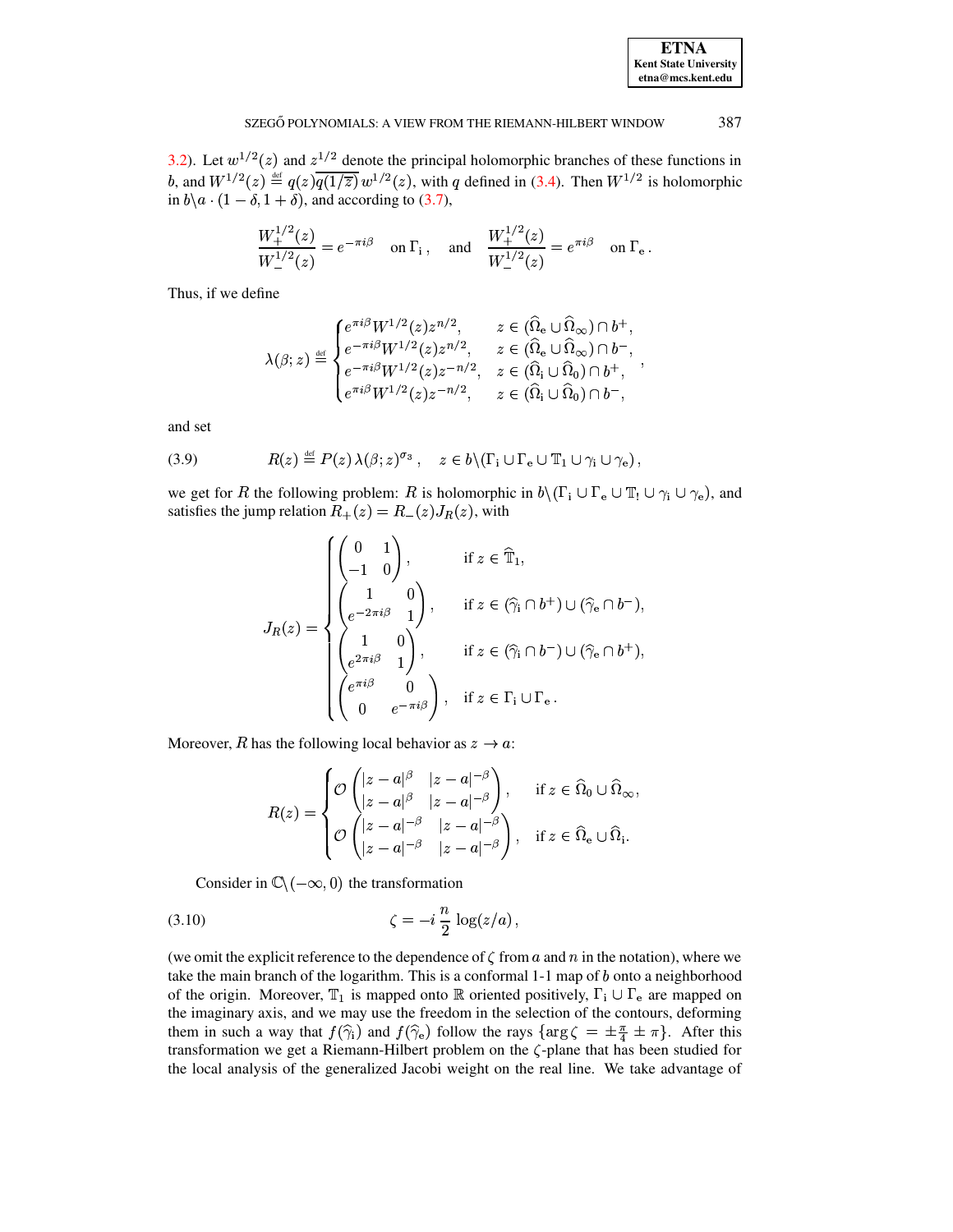the results proved therein in order to abbreviate the exposition, and refer the reader to  $[20, 120]$ Theorem 4.2] where the solution  $\Psi(\beta;\zeta)$  is explicitly written in terms of the Hankel and modified Bessel functions.

Since a left multiplication by a holomorphic function has no influence on the jumps, and taking into account  $(3.9)$ , we see that matrix P can be built of the form

$$
P(z) = E(z) \Psi(\beta; \zeta) \lambda(\beta; z)^{-\sigma_3}
$$

where  $E$  is any holomorphic function in  $b$ . An adequate selection of  $E$  is motivated by the matching requirement  $P(z)N^{-1}(z) = I + \mathcal{O}(n^{-1})$  on the boundary c, and is constructed analyzing the asymptotic behavior of the matrix-valued function  $\Psi(\beta;\zeta)$  at infinity. Let us summarize the results of this analysis:

<span id="page-19-0"></span>PROPOSITION 3.1. Let

$$
(3.11) \t E(z) \stackrel{\text{def}}{=} \left(\frac{\widehat{S}_k(W; z)}{\tau^2} i a^n\right)^{\sigma_3/2} \frac{1}{\sqrt{2}} \begin{pmatrix} i & 1\\ -1 & -i \end{pmatrix}
$$

<span id="page-19-1"></span>where  $\widehat{S}_k(W;\cdot)$  has been defined in (3.8), and we take the main branch of the square root. Then matrix  $P(z) = P(a, \beta; z)$ ,

(3.12) 
$$
P(a,\beta;z) \stackrel{\text{def}}{=} E(z) \Psi(\beta;\zeta) \lambda(\beta;z)^{-\sigma_3},
$$

with  $\zeta$  given by (3.10), satisfies:

<span id="page-19-2"></span>(i)  $U(z)P^{-1}(z)$  is holomorphic in b; (*ii*) for  $z \in c$ ,  $(3.13)$  $P(z)N^{-1}(z) = I + \frac{i\beta}{2\zeta}\begin{pmatrix} \beta & -\tau^{-2}a^n\widehat{\mathcal{S}}(W;z) \ \tau^2a^{-n}\widehat{\mathcal{S}}^{-1}(W;z) & -\beta \end{pmatrix} + \mathcal{O}\left(\frac{1}{n^2}\right)\,.$ In particular,  $P(z)N^{-1}(z) = I + \mathcal{O}(n^{-1})$  for  $z \in c$ .

STEP 5: asymptotic analysis. With the notation introduced in (3.3) and with  $P(a, \beta; z)$ defined by  $(3.11)$ – $(3.12)$  let us take

$$
P(z) \stackrel{\text{def}}{=} P(a_k, \beta_k; z) \quad \text{for } z \in B_\delta(a_k) \setminus (\mathbb{T}_1 \cup \gamma_e \cup \gamma_i), \quad k = 1, \ldots, m,
$$

and put

$$
S(z) \stackrel{\text{def}}{=} \begin{cases} U(z)N^{-1}(z), & \text{for } z \in \mathbb{C} \setminus (B \cup \mathbb{T}_1 \cup \gamma_e \cup \gamma_i), \\ U(z)P^{-1}(z), & \text{for } z \in B \setminus (\mathbb{T}_1 \cup \gamma_e \cup \gamma_i). \end{cases}
$$

Matrix S is holomorphic in the whole plane cut along  $\gamma \cup C$ , where

$$
\gamma \stackrel{\text{\tiny def}}{=} (\gamma_e \cup \gamma_i) \setminus B \quad \text{and} \quad C \stackrel{\text{\tiny def}}{=} \cup_{k=1}^m c_k
$$

(see Fig. 3.3),  $S(z) \rightarrow I$  as  $z \rightarrow \infty$ , and if we orient all  $c_k$ 's clockwise,  $S_+(t) = S_-(t)J_S$ , with

$$
J_S(t) = \begin{cases} P(z)N^{-1}(z), & \text{if } z \in C, \\ \begin{pmatrix} 1 & 0 \\ \tau^2/(z^n S(W; z)) & 1 \end{pmatrix}, & \text{if } z \in \gamma_e \backslash B, \\ \begin{pmatrix} 1 & -z^n S(W; z)/\tau^2 \\ 0 & 1 \end{pmatrix}, & \text{if } z \in \gamma_i \backslash B. \end{cases}
$$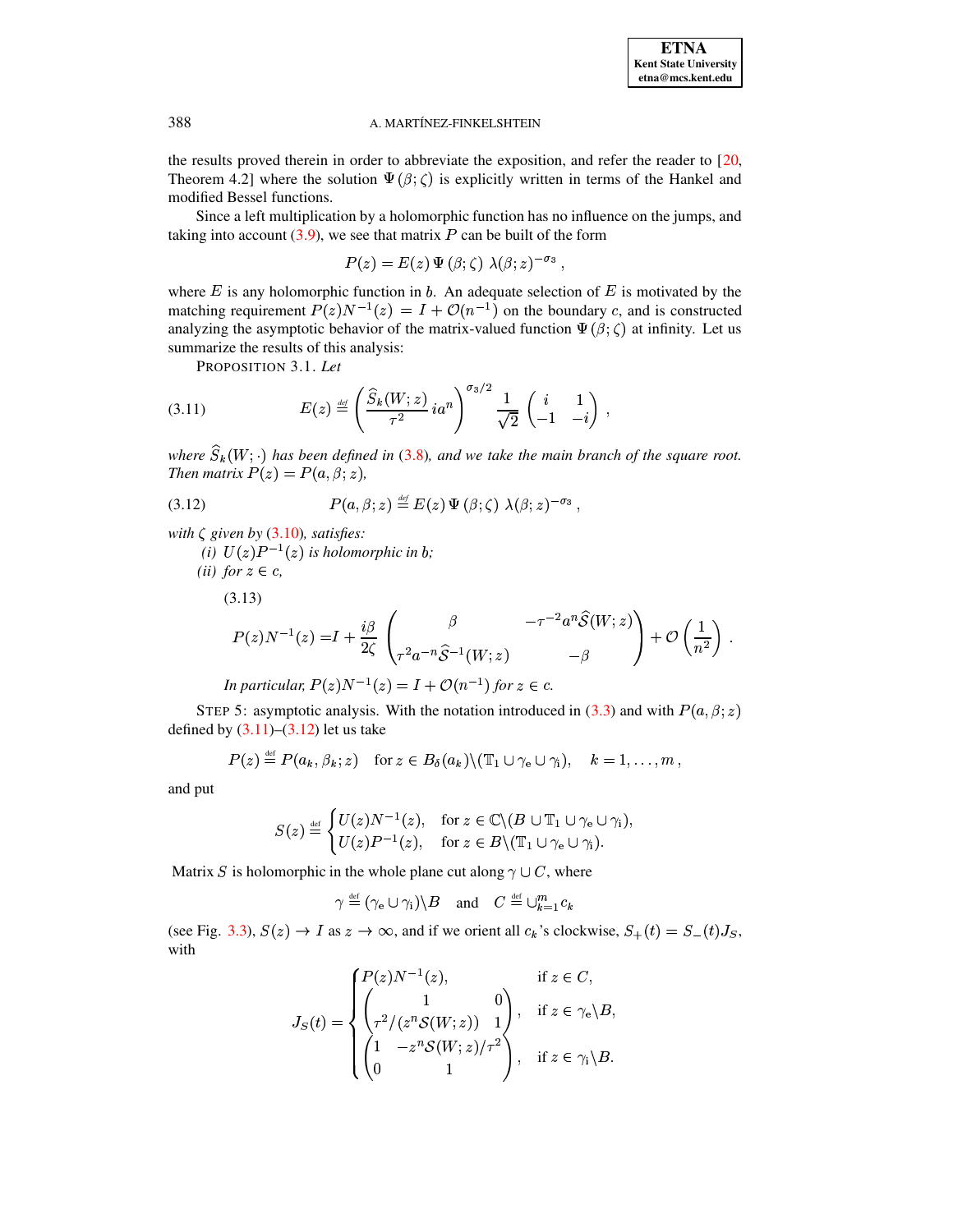



<span id="page-20-0"></span>FIG. 3.3. Jumps of  $S$ .

It is clear that the off-diagonal terms of  $J_S$  on  $\gamma_i \backslash B$  and  $\gamma_e \backslash B$  decay exponentially fast. On the other hand, by (3.13),  $J_S(z) = I + \mathcal{O}(1/n)$  for  $z \in C$ . So the conclusion is that the jump matrix  $J_S = I + O(1/n)$  uniformly for  $z \in \gamma \cup C$ . Then arguments such as in [4, 5, 7] lead to the following conclusion:

PROPOSITION 3.2. Matrix S satisfies the following singular integral equation:

$$
S(z) = I + \frac{1}{2\pi i} \int \frac{(J_S(t) - I) dt}{t - z} + \frac{1}{2\pi i} \int \frac{(S_-(t) - I)(J_S(t) - I) dt}{t - z},
$$

where we integrate along contours  $\gamma \cup C$  with the orientation shown in Fig. 3.3. In particular,

<span id="page-20-1"></span>
$$
S(z) = I - \sum_{k=1}^{m} \frac{1}{2\pi i} \oint_{c_k} \frac{(P(t)N^{-1}(t) - I) dt}{t - z} + O\left(\frac{1}{n^2}\right)
$$

locally uniformly for  $z \in \mathbb{C} \setminus (\gamma \cup C)$ .

Now formula (3.13) and the residue theorem yield for  $z \in \mathbb{C} \setminus (\gamma \cup B)$ ,

(3.14) 
$$
S(z) = I + \frac{1}{n} \sum_{k=1}^{m} \frac{a_k \beta_k}{a_k - z} \left( \frac{\beta_k}{\tau^2 a_k^{-n} \vartheta_k^{-1}} - \frac{\tau^{-2} a_k^{n} \vartheta_k}{-\beta_k} \right) + O\left(\frac{1}{n^2}\right).
$$

We are ready for the asymptotic analysis of the original matrix  $Y$  (and in particular, of its entries  $(1, 1)$  and  $(2, 1)$ ).

Unraveling our transformations we have

$$
Y(z) = \begin{cases} S(z)N(z)K^{-1}(z) H^{-1}(z), & \text{if } z \in \mathbb{C} \backslash B, \\ S(z)P(z)K^{-1}(z) H^{-1}(z), & \text{if } z \in B. \end{cases}
$$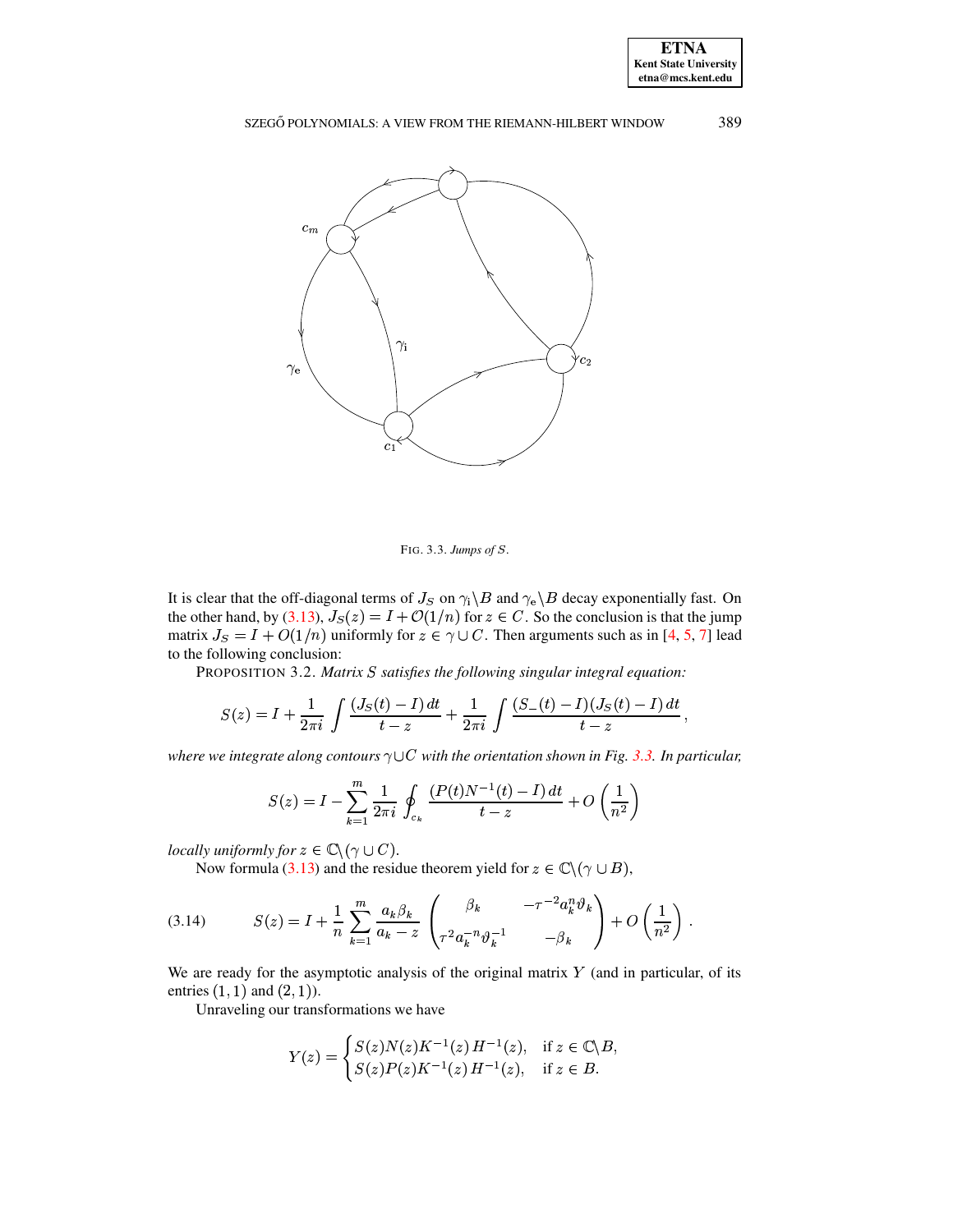

<span id="page-21-0"></span>FIG. 3.4. Domains for the asymptotic analysis.

We must analyze the consequences of these formulas in each domain (see Fig. 3.4). We will do it only for the interior domain  $\Omega_0 \backslash B$ , where

$$
N(z) = \begin{pmatrix} 0 & D_1(W; z)/\tau \\ -\tau/D_1(W; z) & 0 \end{pmatrix}, \quad K(z) = H(z) = I.
$$

Hence,  $Y(z) = S(z)N(z)$ , so that

$$
Y_{11}(z) = -\frac{\tau}{D_1(W; z)} S_{12}(z) , \quad Y_{21}(z) = -\frac{\tau}{D_1(W; z)} S_{22}(z)
$$

Taking into account (3.6) and (3.14), and recalling that  $\Phi_n = Y_{11}$  we obtain

<span id="page-21-1"></span>
$$
\Phi_n(z) = \frac{D_i(W;0)}{D_i(W;z)} \frac{1}{n} \left( \sum_{k=1}^m \frac{\beta_k \vartheta_k}{a_k - z} a_k^{n+1} + O\left(\frac{1}{n}\right) \right),
$$

valid uniformly in this domains. It shows in particular that for every compact set  $K \subset \mathbb{D}_1$ there exists  $N = N(K) \in \mathbb{N}$  such that for every  $n \geq N$ , each  $\Phi_n$  has at most  $m - 1$  zeros on  $K$ , and these zeros should be asymptotically close to those of the rational fraction

(3.15) 
$$
\sum_{k=1}^{m} \frac{\beta_k \vartheta_k}{a_k - z} a_k^{n+1}
$$

Evaluating  $\Phi_n(z)$  at  $z = 0$  we can obtain asymptotics for the Verblunsky coefficients  $\alpha_n$ ; I leave this as an exercise for an interested reader.

REMARK 3.3. Orthogonal polynomials with respect to non-analytic (but smooth) and non-vanishing weights on  $\mathbb{T}_1$  were studied in [13], using a different (but complementary)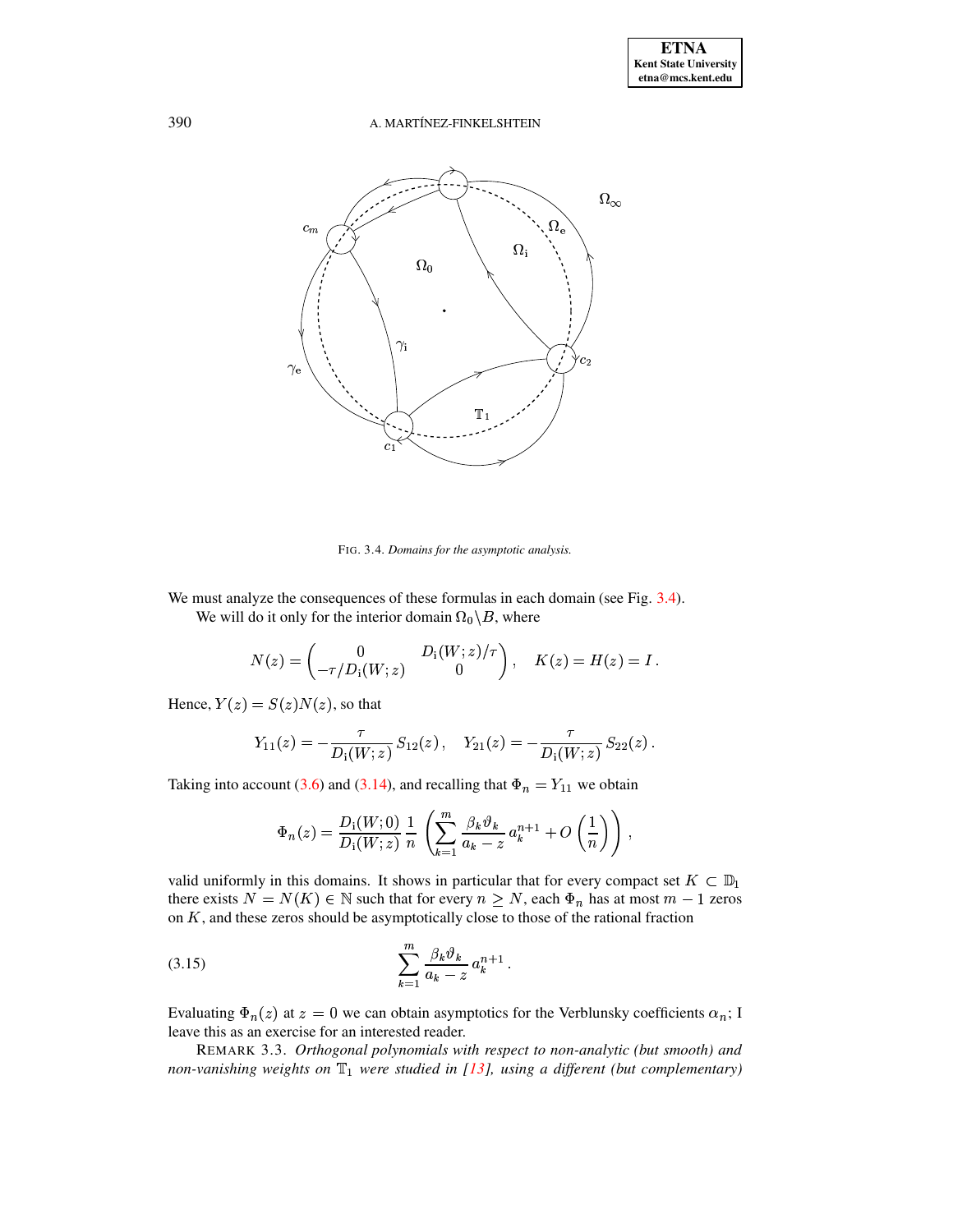| <b>ETNA</b>                  |
|------------------------------|
| <b>Kent State University</b> |
| etna@mcs.kent.edu            |

method based on the  $\partial$  problem. There are very interesting similarities with our case. For instance, both zeros of the weight and the jump discontinuities of its derivatives have the same effect on the asymptotics of  $\Phi_n$ 's inside the unit disk  $\mathbb{D}_1$ . More precisely, according to [13], if  $V = \log(W) \in C^1$ , and V'' has jump discontinuities at  $a_k \in \mathbb{T}_1$ ,  $k = 1, ..., m$ , then with a proper normalization,  $\Phi_n(z)$  for z on compact subsets of  $\mathbb{D}_1$  will be asymptotically close to rational fractions of the form (3.15), with the basic difference that now coefficient  $\beta_k$  stands for the magnitude of the jump of  $V''$  at  $a_k$  (cf. formula (3.23) in [13] and the fact that for the scattering function on  $\mathbb{T}_1$ ,

$$
\mathcal{S}(W; e^{i\theta}) = e^{\Omega(\theta)},
$$

where  $\Omega$  is defined by (1.21) in [13]). These similarities might have as a common ground the duality of both cases: for W in (3.1), the imaginary part of V has jumps proportional to  $\beta_k$ 's, while in [13] the finite jumps correspond to  $\text{Re}(V'')$ .

Finally, recall that the leading coefficient  $\kappa_n$  of the orthonormal polynomial  $\varphi_n$  is expressed in terms of Y by  $Y_{21}(0) = -2\pi\kappa_{n-1}^2$ . This yields immediately the following asymptotic formula:

$$
\kappa_{n-1}^2 = \frac{\tau^2}{2\pi} \left( 1 - \frac{1}{n} \sum_{k=1}^m \beta_k^2 + \mathcal{O}\left(\frac{1}{n^2}\right) \right), \quad n \to \infty.
$$

This result has a consequence for the behavior of the Toeplitz determinants for  $W$ . If we define the moments

$$
d_k \stackrel{\text{def}}{=} \oint_{z \in \mathbb{T}} z^{-n} W(z) |dz|,
$$

then the Toeplitz determinants are

$$
\mathcal{D}_n(W) \stackrel{\text{def}}{=} \det \left[ \left( d_{j-i} \right)_{i,j=0}^n \right] \, .
$$

It is known (see e.g.  $[18,$  Theorem 1.5.11]) that

$$
\frac{\mathcal{D}_n(W)}{\mathcal{D}_{n-1}(W)} = \frac{1}{\kappa_n^2} \, .
$$

Taking into account the asymptotics of  $\kappa_n$ , (2.8) and (3.6), we arrive at

THEOREM 3.4. Under the assumption above there exists a constant  $\varkappa$  depending on W such that

$$
\mathcal{D}_n(W) = \varkappa \, \left( G[2\pi w] \right)^n \, n^{\sum_{k=1}^m \beta_k^2} \, \left( 1 + o(1) \right) \, , \quad n \to \infty \, .
$$

This formula is in accordance with the well known Fisher-Hartwig conjecture (see e.g.  $[2]$ ), proved for this case (but using totally different approach and giving an expression for  $\varkappa$ ) by Widom in  $[21]$ .

**Acknowledgements.** The research of this author was supported, in part, by a grant from the Ministry of Education and Science of Spain, project code MTM2005-08648-C02-01, by Junta de Andalucía, grants FQM229 and FQM481, by "Research Network on Constructive Complex Approximation (NeCCA)", INTAS 03-51-6637, and by NATO Collaborative Linkage Grant "Orthogonal Polynomials: Theory, Applications and Generalizations", ref. PST.CLG.979738.